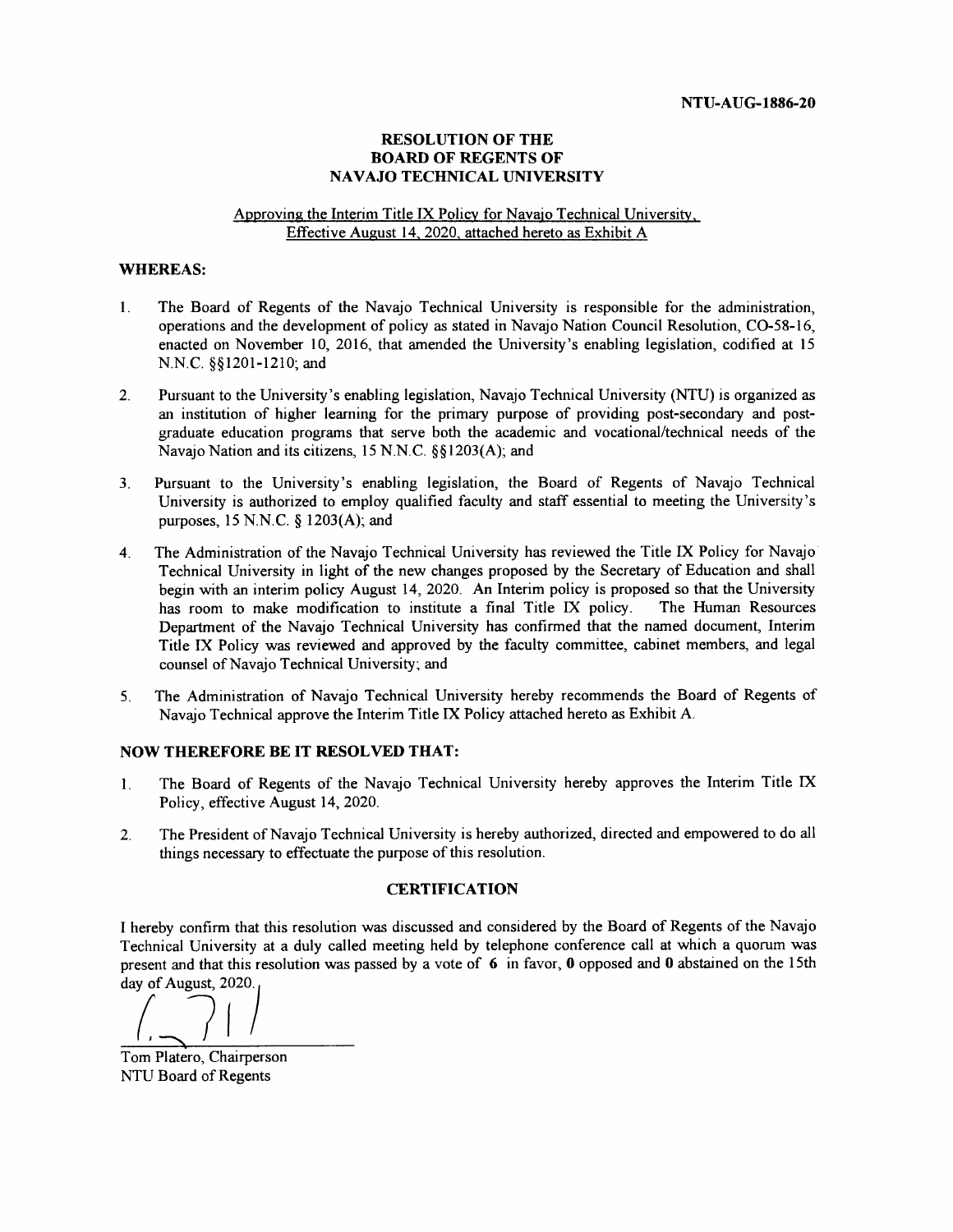# **NTU Policy and Procedures**

### **Interim** Title IX Policy and Procedures

#### **Policy:**

Navajo Technical University will address all incidents of sex discrimination and sexual harassment reported to the NTU Title IX Coordinator in compliance with the Higher Education Opportunity Act, the Clery Act, and Title IX of the Education Amendments of 1972, as amended. This Title IX policy supersedes the current Title IX policy upon enactment.

#### **Purpose:**

This policy informs all prospective students, current students, and all NTU employees of the purpose and procedures regarding sex discrimination and sexual harassment to which all students, members of the faculty, and non-faculty personnel are expected to adhere during their time at and with NTU. In addition, comprehensive information is provided regarding the reporting of sex discrimination and sexual harassment and avenues to seek immediate assistance.

#### **Procedure:**

Navajo Technical University (NTU ) seeks to create a positive educational environment on and off campus through our academic programs, services, activities, policies and procedures aimed at providing protection against sex discrimination and harassment. To that end, NTU condemns discrimination in its education programs and activities based on sex or gender, sexual orientation, gender identity or expression, sexual harassment, sexual violence, domestic violence, dating violence, and stalking. Notice of a sex discrimination or sexual harassment incident to the NTU Title IX Coordinator charges NTU with actual knowledge and sets NTU's response obligations as described in the institutional action section.

#### **Scope of the Policy**

NTU must respond when sex discrimination and harassment occurs in the school's education program or activity, **against a person in the United States** and determine jurisdiction. Education program or activity includes locations, events, or circumstances over which the school exercised substantial control over both the respondent and the context in which the discrimination or harassment occurred, and also includes any building owned or controlled by a student organization that is officially recognized by a postsecondary institution. Title IX applies to all of a school's education programs or activities, whether such programs or activities occur on-campus or off-campus, including online instruction.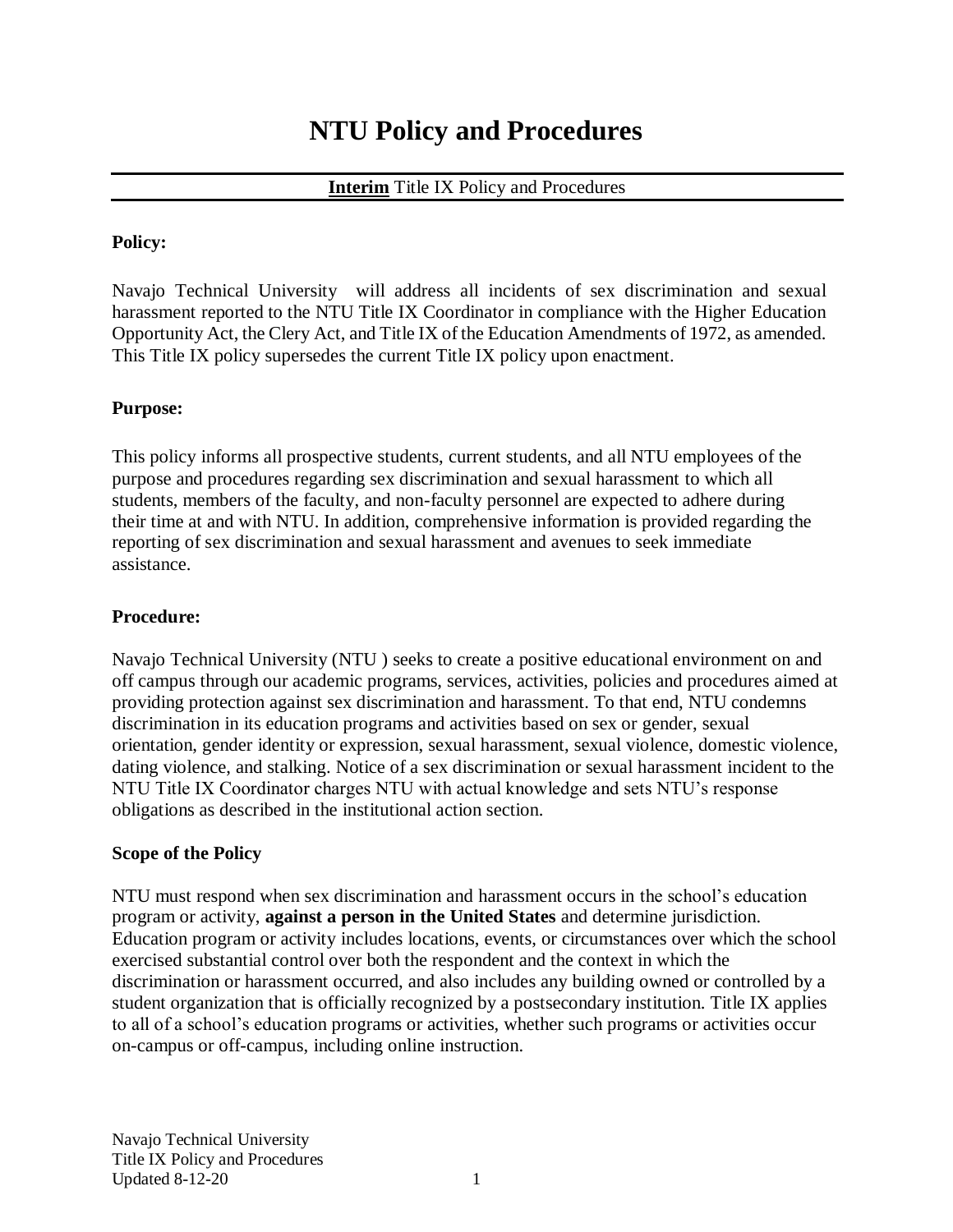Any person may report sex discrimination, including sexual harassment (whether or not the person reporting is the person alleged to be the victim of conduct that could constitute sex discrimination or sexual harassment), in person, by mail, by telephone, or by e-mail, using the contact information listed for the Title IX Coordinator, or by any other means that results in the Title IX Coordinator receiving the person's verbal or written report. Such a report may be made at any time, including during non-business hours, by using the telephone number or e-mail address, or by mail to the office address, listed for the Title IX Coordinator.

Individuals are responsible for immediately reporting any knowledge or information concerning sexual harassment to the NTU Title IX Coordinator identified in this policy which covers unwelcome conduct of a sexual or gender-based nature, whether committed on-campus, or offcampus where NTU has control over the respondent or the context of the harassment.

NTU encourages victims of sexual harassment to talk with a counselor. Different employees within the scope of NTU's resources such as Counseling (email: sapscounseling@navajotech.edu where they have the ability to maintain a victim's confidentiality and offer support services..

● **NTU Employees** are required to report all the details of an incident (including the identities of both the complainant and respondent) to the Title IX Coordinator. A report to NTU employees (called "responsible employees") constitutes a report to NTU and places NTU on notice to take appropriate steps to address the situation.

Compliance with this policy does not constitute a violation of the Family Educational Rights and Privacy Act (FERPA). For the purpose of this policy, the outcome of a disciplinary proceeding means only the institution's final determination with respect to the alleged sex discrimination or sexual harassment offense and any sanction that is imposed against the respondent. This policy also applies to retaliation by NTU or any person against any other person for the purpose of interfering with Title IX rights, or because the person has participated or refused to participate in any manner in a proceeding under Title IX that is prohibited.

## **Assistance Following an Incident of Sexual Harassment**

• Immediate Assistance:

Persons who have complaints of sexual harassment may file their complaints with the Title IX Coordinator.

Victims of a sexual violence should get to a place of safety and call NTU Campus Security at 505-387-7480 or 505-701-1958. Obtain necessary medical treatment; time is a critical factor for evidence collection and preservation. An assault should also be reported directly to Navajo Nation law enforcement officers, and University officials will facilitate this process. Filing a police report will not obligate the complainant to prosecute, nor will it subject the reporting party to scrutiny or judgmental opinions from officers.

• Ongoing Assistance: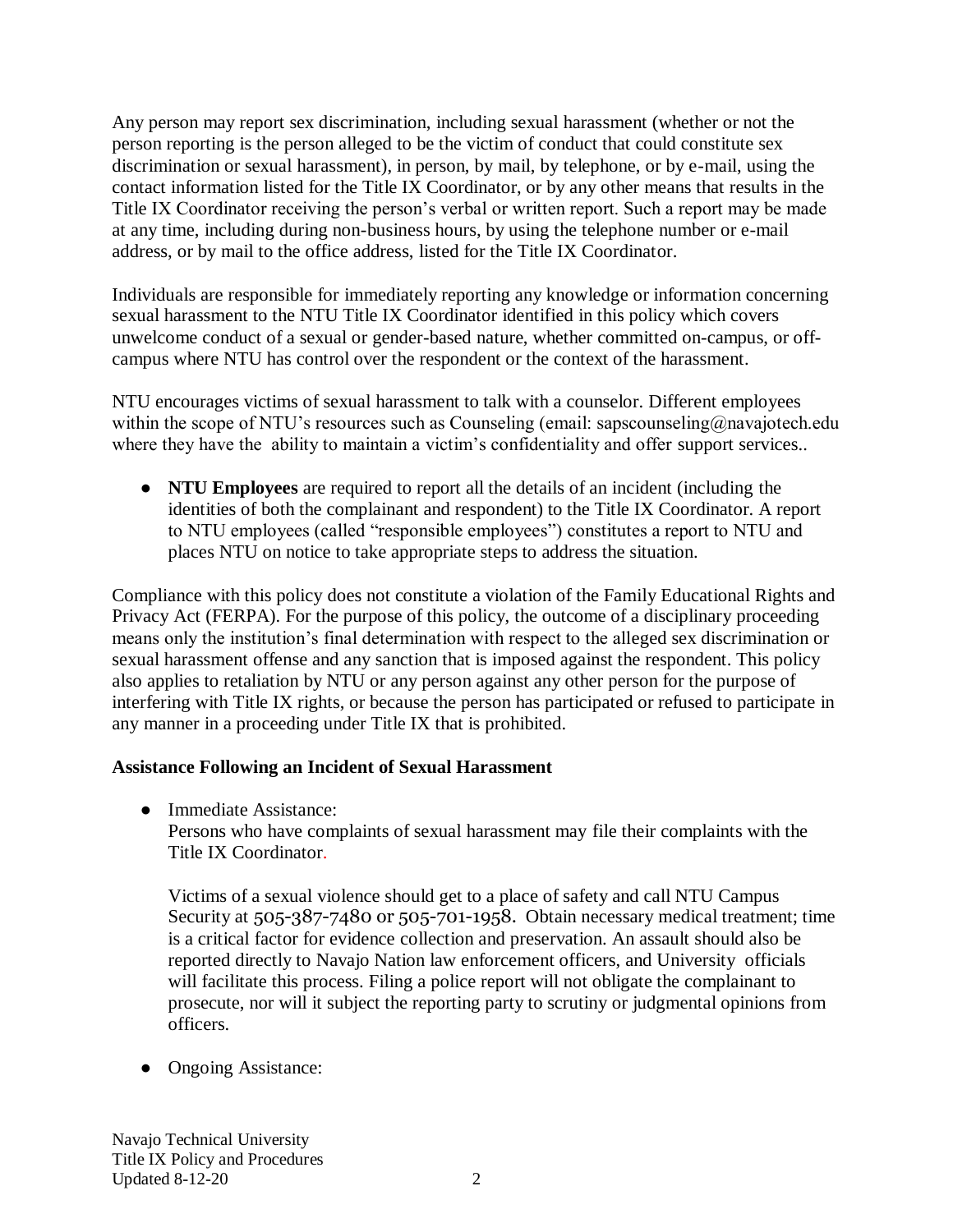In order to ensure the safety and well-being of the complainant, NTU may take interim measures such as changing living arrangements, work schedules, academic schedules, addressing transportation issues, withdraw from/retake a class without penalty, and access academic support (e.g., tutoring), leaves of absence, campus escort services, or similar measures. In addition, while an investigation is pending NTU may initiate a "no contact order" between the parties that carries a sanction of expulsion if violated.

NTU does offer internal counseling options, please email sapscounseling@navajotech.edu.

● Additional Support Services: National Domestic Violence Hotline - 1-800-799-7233 (SAFE) Rape, Abuse & Incest National Network Hotline - 1-800-656-4673 (HOPE) Communication Services for the Deaf (TTY) - 1-800-252-1017 (TTY) Communication Services for the Deaf (Voice) - 1-866-845-7445 (Voice)

# **Local Resources:** Please see Appendix "A".

## **Title IX Coordinator and Staff**

- Title IX Coordinator has primary responsibility for overseeing the process of coordinating NTU's compliance efforts, receiving complaints, investigations, hearing, sanctions, appeals, and education and training associated with this policy. To file a complaint or submit questions concerning actions governed by this policy contact the Title IX Coordinator.
- Deputy Title IX Officers have the secondary responsibility and assist in the duties of the Title IX Coordinator. Deputy Title IX Officers include the Dean of Student Services located in the NTU Student Union Building, Lower Point road, State Hwy 371, P.O. Box 849, Crownpoint, NM 87313, phone: (505) 387-1006, the Director of Chinle Site, located on the Chinle Campus, phone number (505) 387-3003 and Financial Aid Officer, Skyhawk Building, Main Campus Crownpoint, phone number is (505) 387-1070.
- Title IX Investigators may include but not be limited to NTU staff, faculty or contracted out. The primary responsibility of the investigator is to collect statements and any evidence directly related to any allegations of a Title IX policy violation as directed by the Title IX Coordinator. Investigators will receive appropriate Title IX and trauma informed training.
- Title IX Hearing Officers may include a NTU administrator or external legal counsel. The primary responsibility of the hearing officer will be to ensure both parties receive due process in the event allegations of a Title IX policy violation are directed to a hearing by the Title IX Coordinator. Hearing Officers will receive appropriate Title IX and trauma informed training.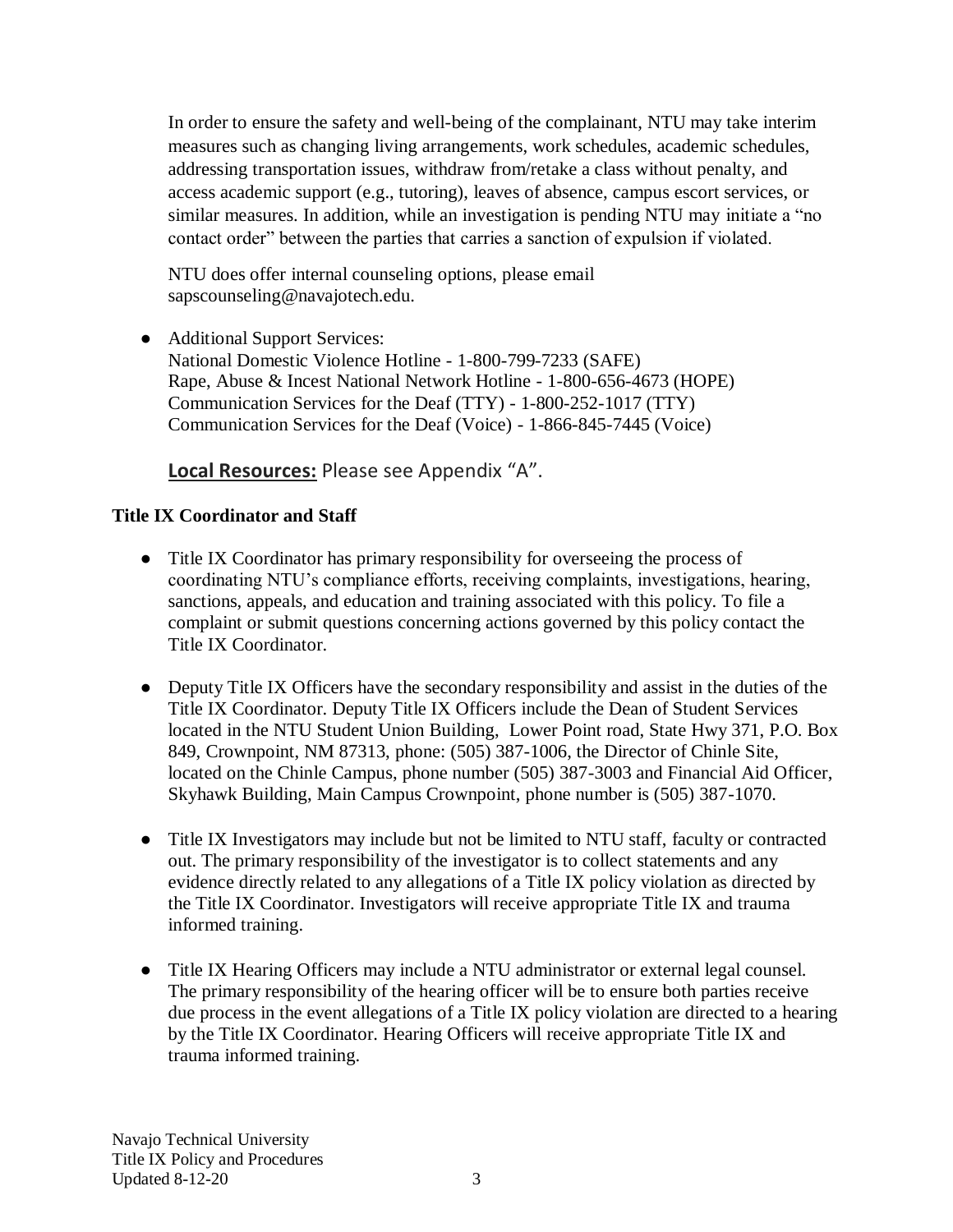• Title IX Hearing Members may include NTU faculty or staff members. The primary responsibility of the hearing member is to listen to both sides of the complaint. Each hearing member will evaluate the information being provided by both parties to make a decision whether or not a Title IX policy violation took place. Hearing members will receive appropriate Title IX training.

### **Definitions**

NTU defines sex discrimination and sexual harassment broadly to include any of three types of misconduct on the basis of sex (or gender), all of which jeopardize the equal access to education that Title IX is designed to protect: Any instance of quid pro quo harassment by a school's employee; any unwelcome conduct that a reasonable person would find so severe, pervasive, and objectively offensive that it denies a person equal educational access; any instance of sexual assault (as defined in the Clery Act), dating violence, domestic violence, or stalking as defined in the Violence Against Women Act (VAWA).

Offenses prohibited under NTU's policy include, but are not limited to sex discrimination (including sexual orientation discrimination and gender identity or gender expression discrimination), sexual harassment, sexual violence to include non‐consensual sexual contact, non‐consensual sexual intercourse, sexual coercion, domestic/dating violence, stalking, and sexual exploitation.

- A. Sex Discrimination: includes sexual harassment and is defined as conduct directed at a specific individual or a group of identifiable individuals that subjects the individual or group to treatment that adversely affects their employment or education, or institutional benefits, on account of sex or gender (including sexual orientation, gender identity, and gender expression discrimination). It may include acts of verbal, nonverbal, or physical aggression, intimidation, or hostility based on sex or sex-stereotyping, even if those acts do not involve conduct of a sexual nature.
- B. Sexual Harassment: is unwelcome and discriminatory speech or conduct undertaken because of an individual's gender or is sexual in nature and is so severe, pervasive, or persistent, objectively and subjectively offensive that it has the systematic effect of unreasonably interfering with or depriving someone of educational, institutional, or employment access, benefits, activities, or opportunities. Students, employees, and visitors who are subject to or who witness unwelcome conduct of a sexual nature are instructed to report the incident(s) to the Title IX Coordinator or any NTU employee.
	- 1. Hostile Environment: Sexual Harassment includes conduct that is sufficiently severe, pervasive, or persistent, objectively and subjectively offensive that it alters the conditions of education or employment or institutional benefits of a reasonable person with the same characteristics of the victim of the harassing conduct. Whether conduct is harassing is based upon examining a totality of circumstances, including but not limited to:
		- The frequency of the conduct;
		- The nature and severity of the conduct;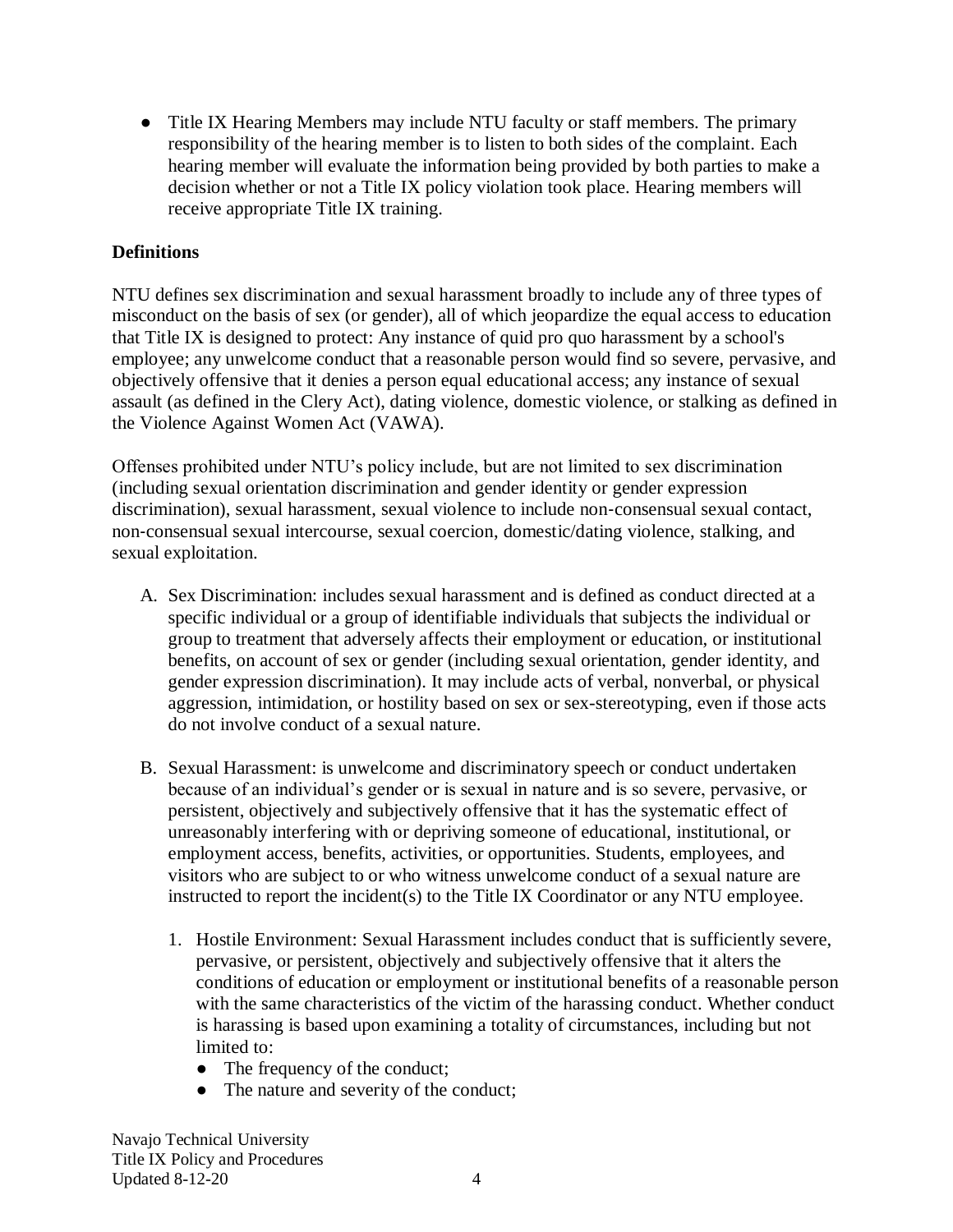- Whether the conduct was physically threatening;
- Whether the conduct was deliberate, repeated humiliation based upon sex;
- The effect of the conduct on the alleged victim's mental or emotional state from the perspective of a reasonable person;
- Whether the conduct was directed at more than one person;
- Whether the conduct arose in the context of other discriminatory conduct;
- Continued or repeated verbal abuse of a sexual nature, such as gratuitous suggestive comments and sexually explicit jokes; and
- Whether the speech or conduct deserves constitutional protections.
- 2. Quid Pro Quo Sexual Harassment exists when individuals in positions of authority over the complainant:
	- Make unwelcome sexual advances, requests for sexual favors or other verbal or physical conduct of a sexual nature; and
	- Indicate, explicitly or implicitly, that failure to submit to or the rejection of such conduct will result in adverse educational or employment action or where participation in an educational program or institutional activity or benefit is conditioned upon the complainant's submission to such activity.

Examples of Harassment:

- An instructor insists that a student have sex with him/her in exchange for a good grade. This is harassment regardless of whether the student agrees to the request.
- A student repeatedly sends sexually oriented jokes around in an email list he or she created, even when asked to stop, causing one recipient to avoid the sender on campus and in the dorms in which they both live.
- The instructor probes for explicit details, and demands that students respond to him or her, though they are clearly uncomfortable and hesitant.
- An ex-girlfriend widely spreads false stories about her sex life with her former boyfriend to his clear discomfort.
- C. Sexual Violence refers to physical sexual acts perpetrated against a person's will or where a person is incapable of giving consent (*e.g.*, due to the student's age or use of drugs or alcohol, or because an intellectual or other disability prevents the student from having the capacity to give consent). A number of different acts fall into the category of sexual violence, including rape, sexual assault, sexual battery, sexual abuse, and sexual coercion. Sexual violence can be carried out by school employees, other students, or third parties.
	- 1. Non-Consensual Sexual Contact is any intentional touching, however slight, whether clothed or unclothed, of the victim's intimate body parts (primarily genital area, groin, inner thigh, buttock or breast) with any object or body part, without consent and/or by force. It also includes the touching of any part of a victim's body using the perpetrator's genitalia and/or forcing the victim to touch the intimate areas of the perpetrator or any contact in a sexual manner even if not involving contact of or by breasts, buttocks, groin, genitals, mouth or other orifice. This definition includes sexual battery and sexual misconduct.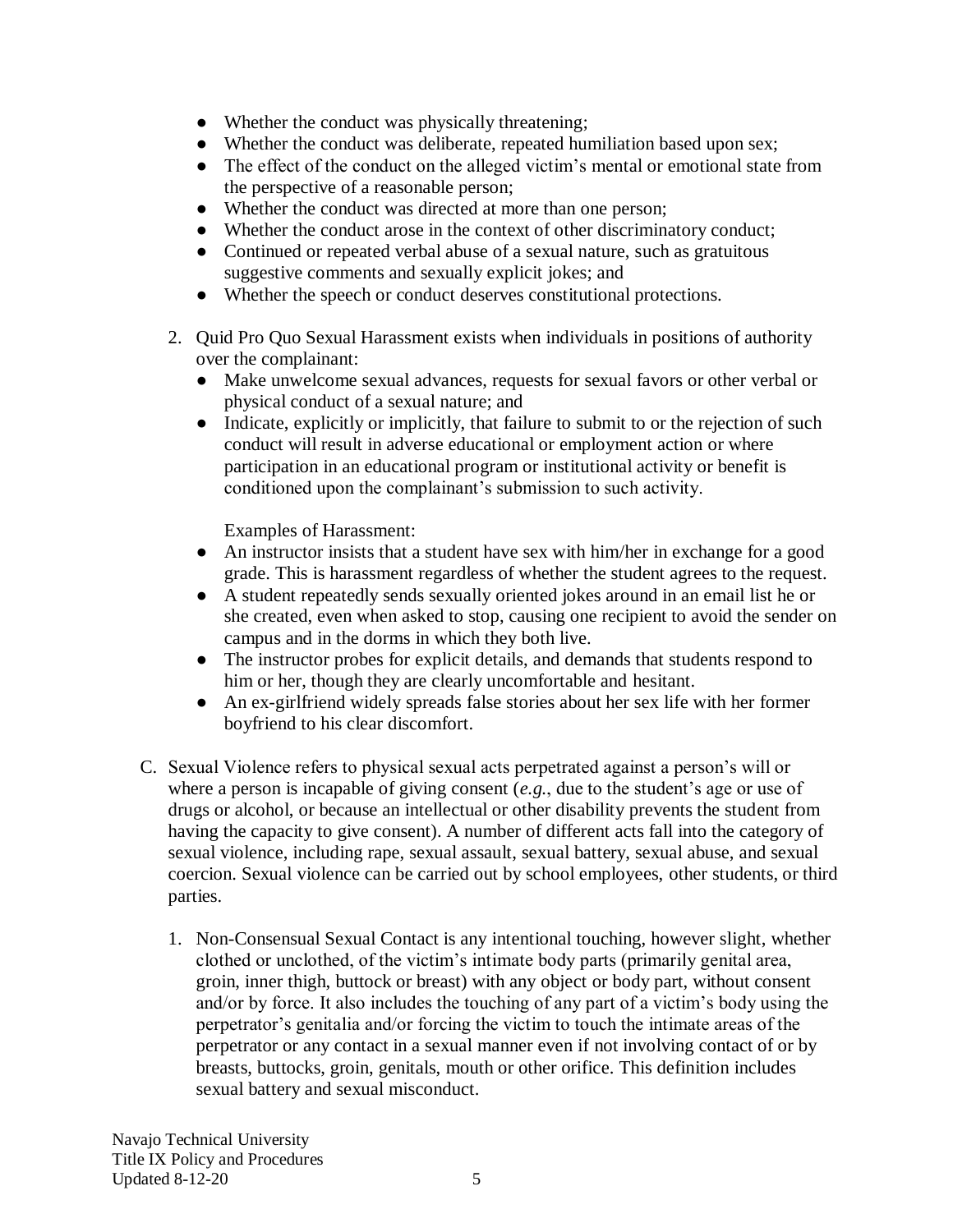- 2. Non-Consensual Sexual Intercourse is defined as any sexual intercourse or penetration of the anal, oral, vaginal, genital opening of the victim, including sexual intercourse or penetration by any part of a person's body or by the use of an object, however slight, by one person to another without consent or against the victim's will. This definition includes rape and sexual assault, sexual misconduct, and sexual violence.
	- a) Rape: Penetration, no matter how slight, of the vagina or anus with any body part or object, or oral penetration by a sex organ of another person, without the consent of the victim. This definition includes any gender of victim or perpetrator. Sexual penetration means the penetration, no matter how slight, of the vagina or anus with any body part or object, or oral penetration by a sex organ of another person. This definition also includes instances in which the victim is incapable of giving consent because of temporary or permanent mental or physical incapacity (including due to the influence of drugs or alcohol) or because of age. Physical resistance is not required on the part of the victim to demonstrate lack of consent.
- 3. Sexual Coercion is the act of using pressure (including physical pressure, verbal pressure or emotional pressure), alcohol, medications, drugs, or force to have sexual contact against someone's will or with someone who has already refused. This includes rape, sexual assault, sexual exploitation and sexual misconduct.
- 4. Dating violence is violence between individuals in the following circumstances: The party is or has been in a social relationship of a romantic or intimate nature with the victim; and
	- The existence of such a relationship shall be determined based on a consideration of the following factors:
	- $\bullet$  Length of the relationship
	- Type of relationship
	- Frequency of interaction between the persons involved in the relationship
- 5. Domestic Violence under this policy means violence committed by a current or former spouse of the victim;
	- A person with whom the victim shares a child in common;
	- A person who is cohabitating with or has cohabitated with the victim as a spouse;
	- A person similarly situated to a spouse of the victim under NM domestic or family violence laws;
	- Any other person against an adult or youth victim who is protected from that person's acts under NM? domestic or family violence laws.
- D. Advisor: A person who has agreed to assist a complainant or respondent during the Title IX process. The advisor may be a person of the student's choosing, including but not limited to a NTU faculty or staff member, a friend or an attorney.
- E. Complainant: an individual who is alleged to be the victim of conduct that could constitute sexual harassment.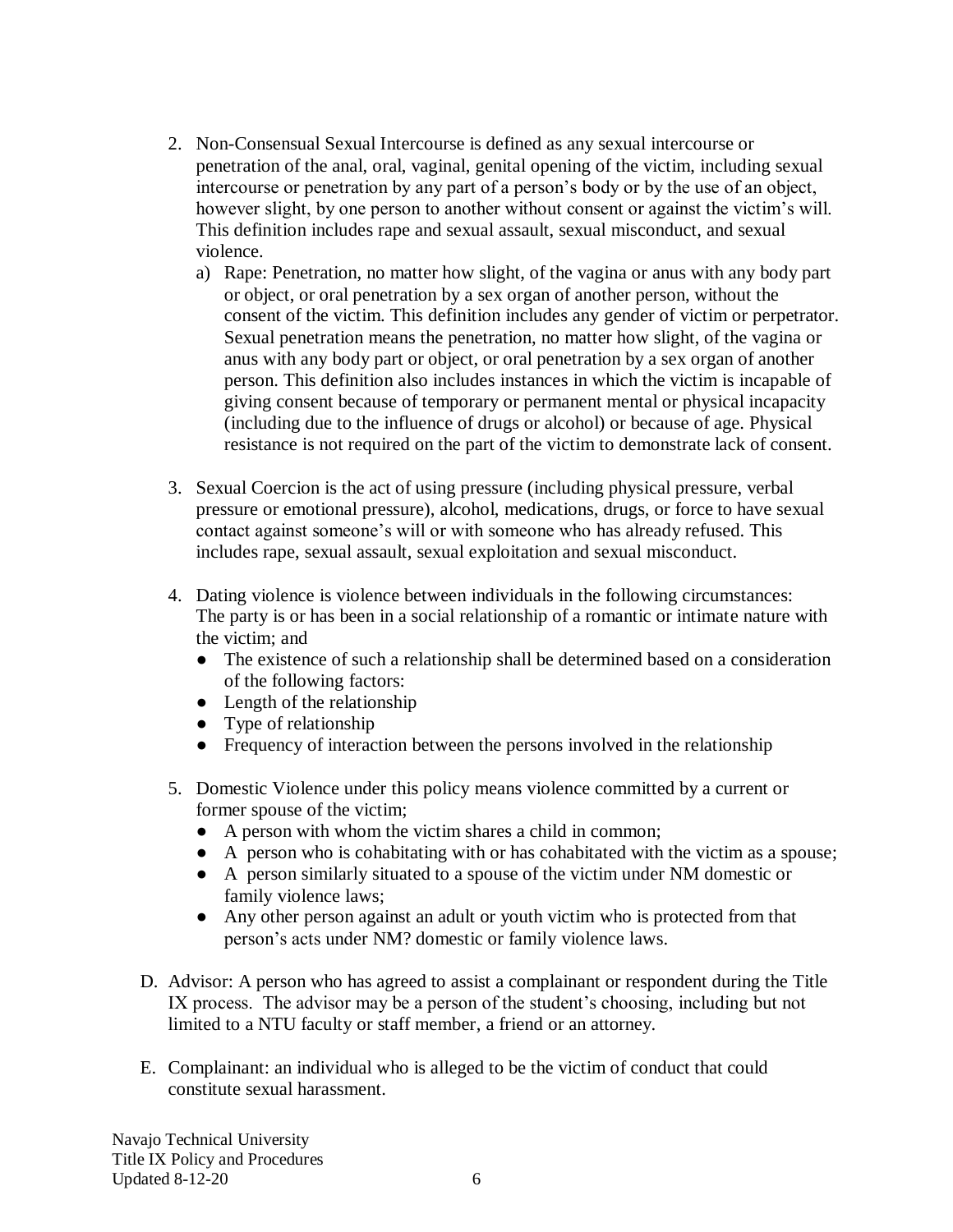- F. Respondent: an individual who has been reported to be the perpetrator of conduct that could constitute sex discrimination or sexual harassment.
- G. Formal complaint: a document filed by a complainant or signed by the Title IX Coordinator alleging sexual harassment against a respondent and requesting that the school investigate the allegation of sex harassment and stating the date, time, place, name(s) of person(s) involved (e.g. the accused, witnesses) and sufficient detail to make a determination regarding basic elements of the formal complaint process.
- H. At the time of filing a formal complaint, a complainant must be participating in or attempting to participate in the education program or activity of the school with which the formal complaint is filed.
- I. Supportive measures individualized services reasonably available that are non-punitive, non-disciplinary, and not unreasonably burdensome to the other party while designed to ensure equal educational access, protect safety, or deter sexual harassment.

### **Consent**

Consent is the act of willingly agreeing to engage in sexual contact or conduct. Individuals who consent to sex must be able to understand what they are doing. Under this policy, "No" always means "No," and the absence of "No" may not mean "Yes".

- A. Consent is informed, knowing and voluntary. Consent is active, not passive. Silence, in and of itself, cannot be interpreted as consent. Consent can be given by words or actions, as long as those words or actions create mutually understandable permission regarding the conditions of sexual activity.
- B. Consent to one form of sexual activity cannot imply consent to other forms of sexual activity.
- C. Previous relationships or consent does not imply consent to future sexual acts.
- D. Consent cannot be procured by use of physical force, compelling threats, intimidating behavior, or coercion. Coercion is unreasonable pressure for sexual activity.
- E. In order to give effective consent, one must be of legal age and have the capacity to consent. Incapacity may result from mental disability, intellectual disability, unconsciousness/sleep, age, or use of alcohol, drugs, medication, and/or other substances. Consent given by someone who one should know to be, or based on the circumstances, reasonably should have known to be, mentally or physically incapacitated, is a policy violation. Incapacitation is a state where someone cannot make rational, reasonable decisions because he or she lacks capacity to give knowing consent. Note: indications of consent are irrelevant if the initiator knows or should reasonably have known of the incapacity of the other person.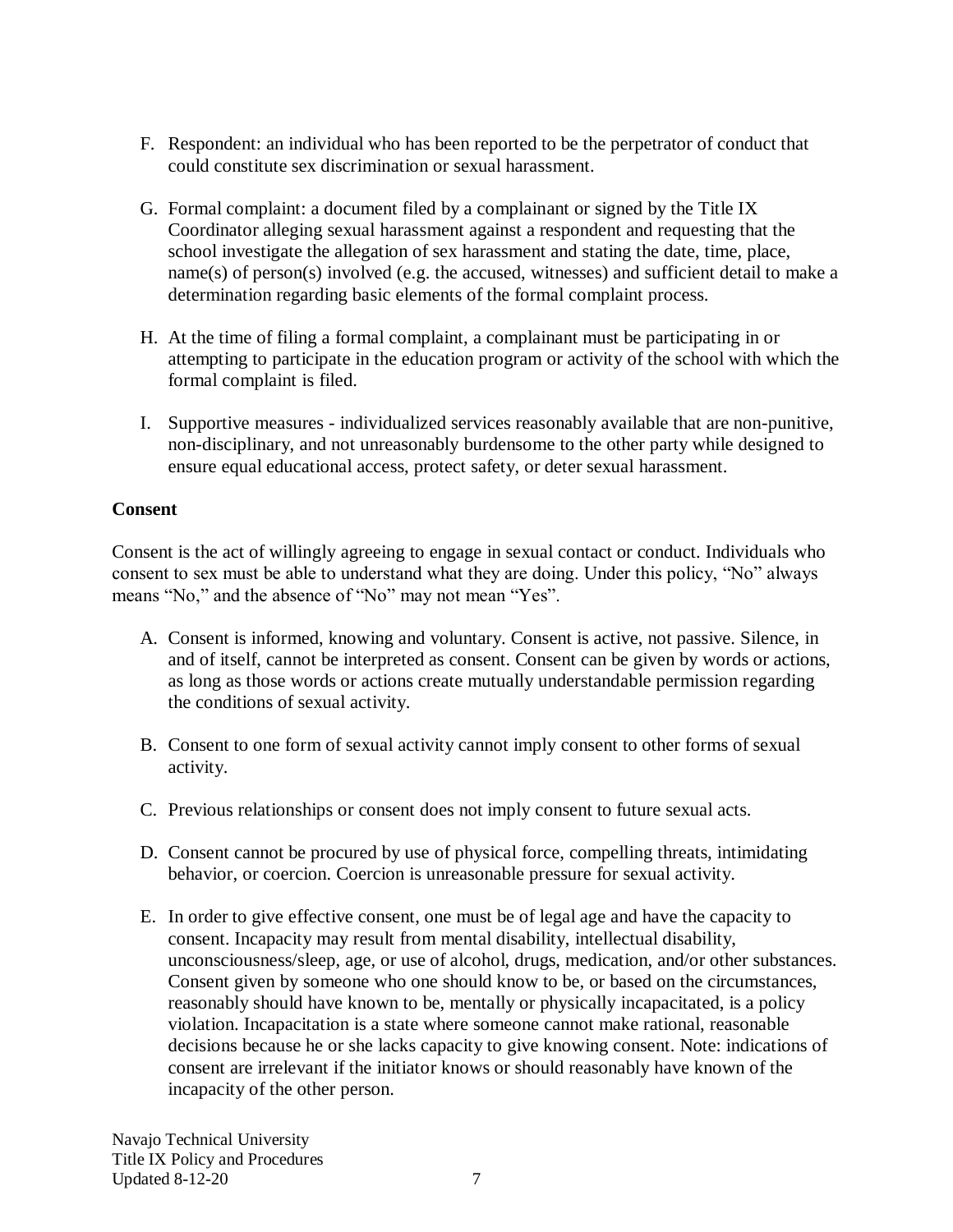Examples of when a person should know the other is incapacitated include, but are not limited to:

- The amount of alcohol, medication or drugs consumed,
- Imbalance or stumbling,
- Slurred speech,
- Lack of consciousness or inability to control bodily functions or movements, or vomiting, or
- Mental disability or incapacity.
- F. Use of alcohol, medications, or other drugs will not excuse behavior that violates this policy.

# **Reporting**

A. Mandatory Reporting

All NTU employees are responsible for taking all appropriate action to prevent sex discrimination or sexual harassment, to correct it when it occurs, and must promptly report it to the Title IX Coordinator. Failure to do so may result in disciplinary action up to and including termination. All NTU employees are considered responsible employees with a duty to report any incident to the Title IX Coordinator.

B. Confidential Reporting

Resources are available through the NTU Counseling Department who are available to speak with any person who wishes to report an incident and remain anonymous. All forms of sexual harassment should be reported, no matter the severity. In addition, NTU personnel should be made aware of possible threats to the campus community in order to issue timely warnings.

## C. Reporting to the Police

NTU strongly encourages anyone to report sexual violence and any other criminal offenses to the Navajo or local police. This does not commit a person to prosecution, but will allow the gathering of information and evidence. The information and evidence preserve future options regarding criminal prosecution, University disciplinary actions and/or civil actions against the respondent.

• If the incident happened on campus, it can be reported to NTU Campus Security<sup>1</sup> at 505-387-7480 or 505-701-1958 and the Navajo Nation Police at 505-786- 2050. If the incident happened anywhere else, it can be reported to the local law enforcement with jurisdiction in the location where it occurred. Know that the information you report can be helpful in supporting other reports and/or preventing further incidents.

 $\overline{a}$ 

<sup>&</sup>lt;sup>1</sup> Offenses against Persons: Navajo Tribal Criminal Code: Title 17, section 304 kidnapping, section 308 aggravated assault, section 310 Threatening, section 311 Unlawful imprisonment, section 314 assault, section 315 aggravated assault, section 316 battery, section 317 aggravated battery, section 318 Stalking and section 319 Harassment.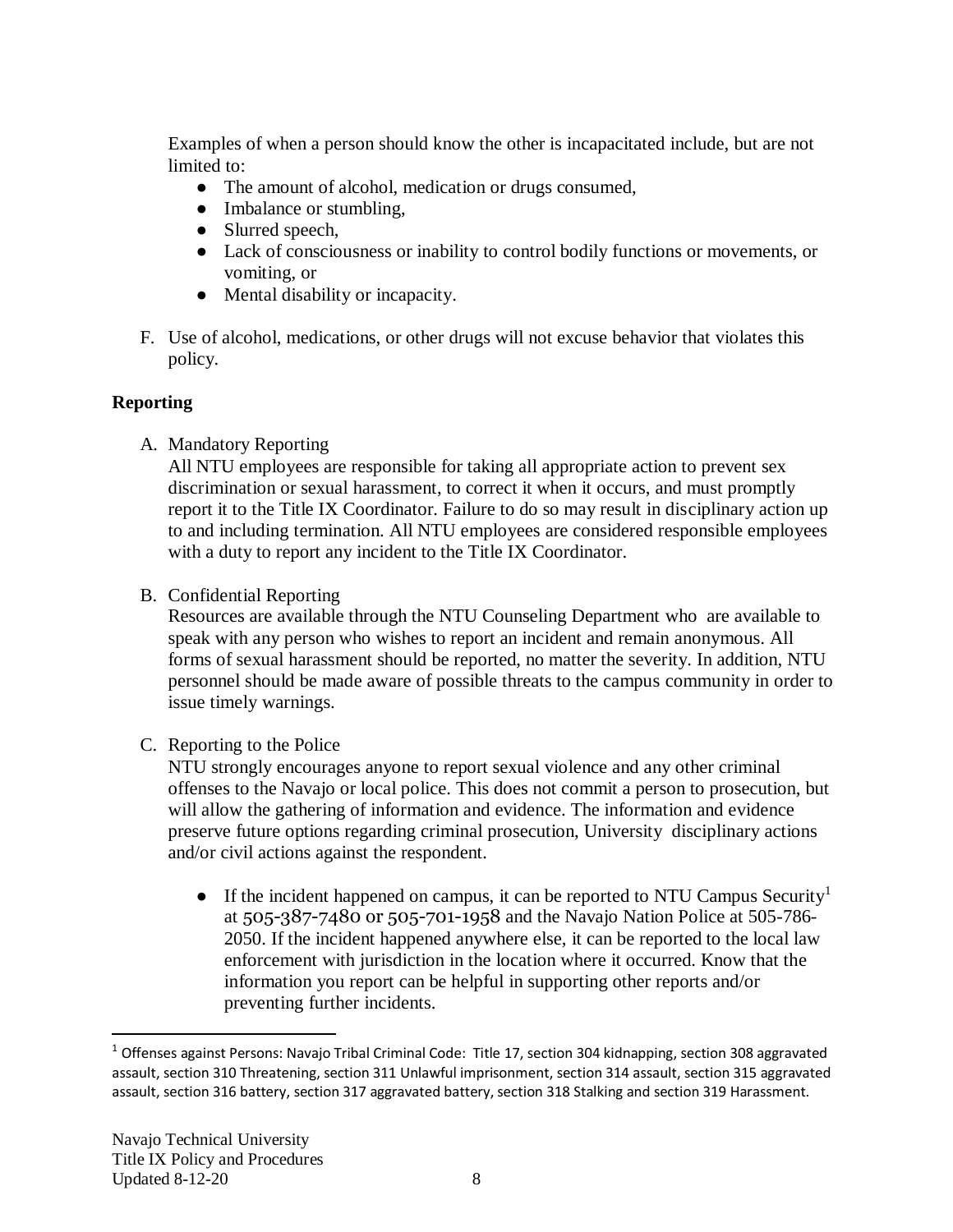- Reporting for Faculty and Staff (Non-Student) Instances: Faculty and staff shall report any instances of sexual harassment by another faculty or staff member to the Title IX Coordinator. As stated above, NTU also strongly encourages reporting any instances to the police.
- Employee Obligation to Report (Student Instances): In compliance with Title IX, employees who become aware of a student instance of sexual harassment shall immediately report such instance to the Title IX Coordinator, including the name of the persons involved.
- D. Reporting of Student Instances

Students shall report any instances of sex discrimination or sexual harassment to any NTU employee and/or the Title IX Coordinator. A complaint should be filed as soon as possible. If either the complainant or the respondent is a student, the incident will be addressed through the Title IX process. The report can be made in person, by phone, mail, or email using the contact information listed for the Title IX Coordinator or by any other means that results in the Coordinator receiving the report. The report can be made any time, even during non-business hours.

After receiving a report or notice of an incident, the Title IX Coordinator will promptly contact the complainant confidentially to discuss the availability of supportive measures, consider the complainant's wishes with respect to supportive measures, inform the complainant of the availability of supportive measures with or without the filing of a formal complaint, and explain to the complainant the process for filing a formal complaint. A complainant's wishes with respect to whether NTU investigates should be respected unless the Title IX Coordinator determines that signing a formal complaint to initiate an investigation over the wishes of the complainant is not clearly unreasonable in light of the known circumstances.

NTU will promptly take necessary steps to protect the complainant and ensure safety as necessary, including taking interim steps before the final outcome of any investigation once a report or knowledge of sex discrimination or sexual harassment has occurred. Periodic updates on the status of the investigation will be provided to the complainant. If the school determines that the sexual violence occurred, NTU will continue to take these steps to protect the complainant and ensure his or her safety, as necessary. NTU will provide the complainant with any available resources, such as victim advocacy, housing assistance, academic support, counseling, disability services, health and mental health services, legal assistance, and assistance in reporting a crime to local law enforcement.

### **Written Notice of Complaint**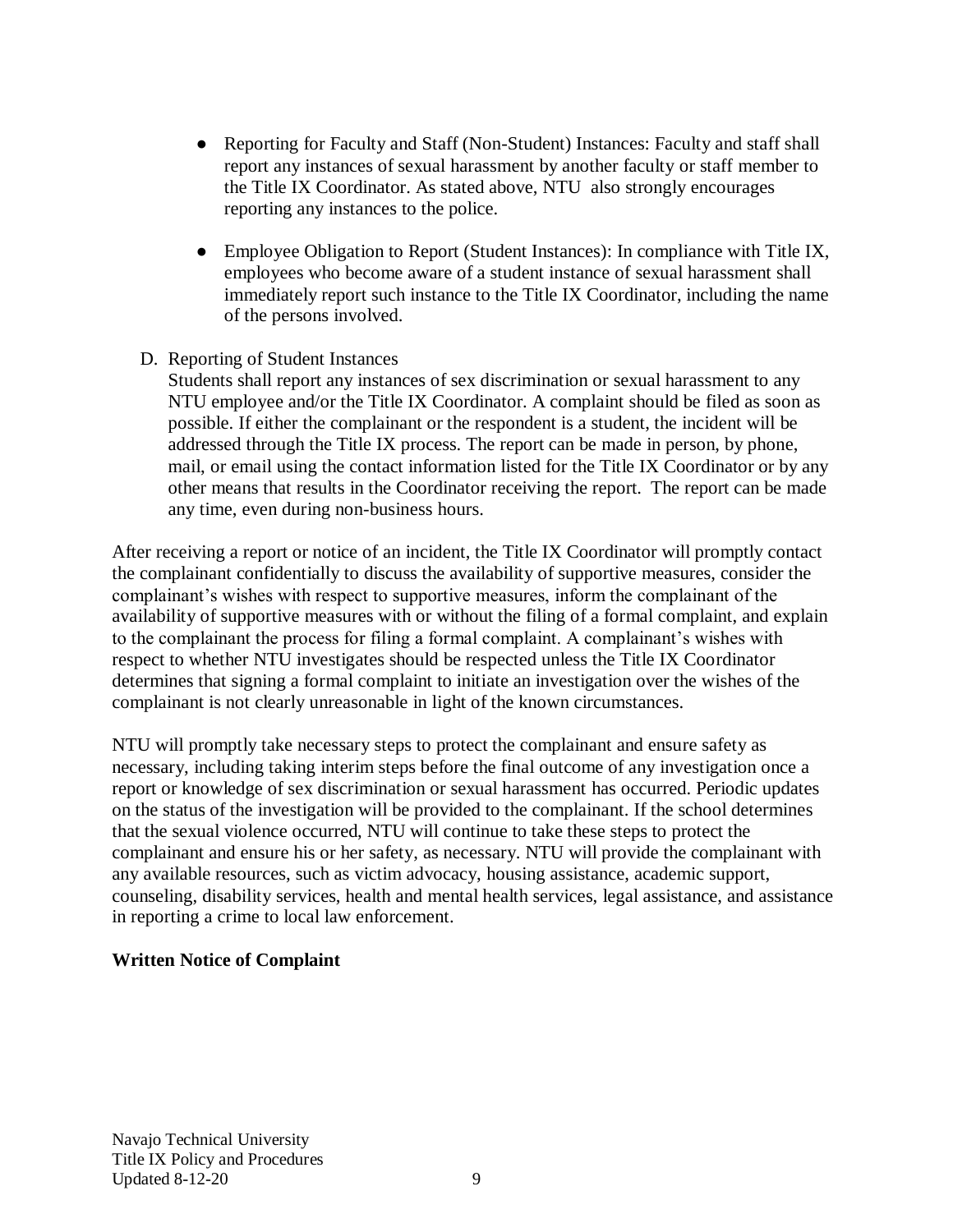Upon receipt of a formal complaint, NTU will provide written notice to all known parties in sufficient time to give the respondent time<sup>2</sup> to prepare a response before an initial interview. Written notice includes:

- a. Notice of the grievance process, including any informal resolution process;
- b. Notice of the allegations, including sufficient detail (i.e., names of known parties, the conduct alleged to be sexual harassment, and the date and location of the conduct, if known) to allow the respondent to prepare a response;
- c. A statement that the respondent is presumed not responsible for the conduct and that responsibility will be determined at the conclusion of the grievance process;
- d. Notice of the parties' right to have an advisor (who may be, but is not required to be, an attorney) and to inspect and review evidence; and
- e. Notice that knowingly making false statements or providing false information in the grievance process is a violation of the code of conduct and subject to disciplinary action.

### **Investigation**

The Title IX Coordinator will make a determination to begin a formal investigation of sex discrimination or a sexual harassment incident which will lead to an institutional action. The coordinator will be available to explain to both parties the process and to notify in writing of the receipt of a complaint and the actions NTU will take. The burden of gathering evidence and burden of proof must remain on NTU, not on the parties.

An investigation will be conducted by a NTU Title IX official. This investigation will include:

- Meeting personally with the complainant, (unless extraordinary circumstances prevent a personal meeting),
- Meeting personally with the respondent, (unless extraordinary circumstances prevent a personal meeting),
- Presumption that the respondent is not responsible for the alleged conduct until a determination regarding responsibility is made,
- Collecting any physical evidence,
- Meeting personally with any witnesses, (unless extraordinary circumstances prevent a personal meeting with one or more witnesses), and
- Reviewing any documentary evidence.

The investigation of complaints will be adequate, reliable and impartial. The investigation process may take **up to** 60 days. When investigating a complaint and throughout the grievance process, NTU must: (1) ensure that the burden of proof and of gathering evidence rests on NTU rather than the parties; (2) provide an equal opportunity for the parties to present witnesses and evidence (3) not restrict either party's ability to discuss the allegations or gather and present evidence; (4) provide the parties with the same opportunities to have others present during interviews or related proceedings, including an advisor; (5) provide, to a party who is invited or

 $\overline{a}$ 

<sup>&</sup>lt;sup>2</sup> NTU must provide evidence related to allegations to parties and advisers at least 10 days prior to requiring a response, and parties will not be prohibited from speaking about the allegations. This means doing away with "gag orders."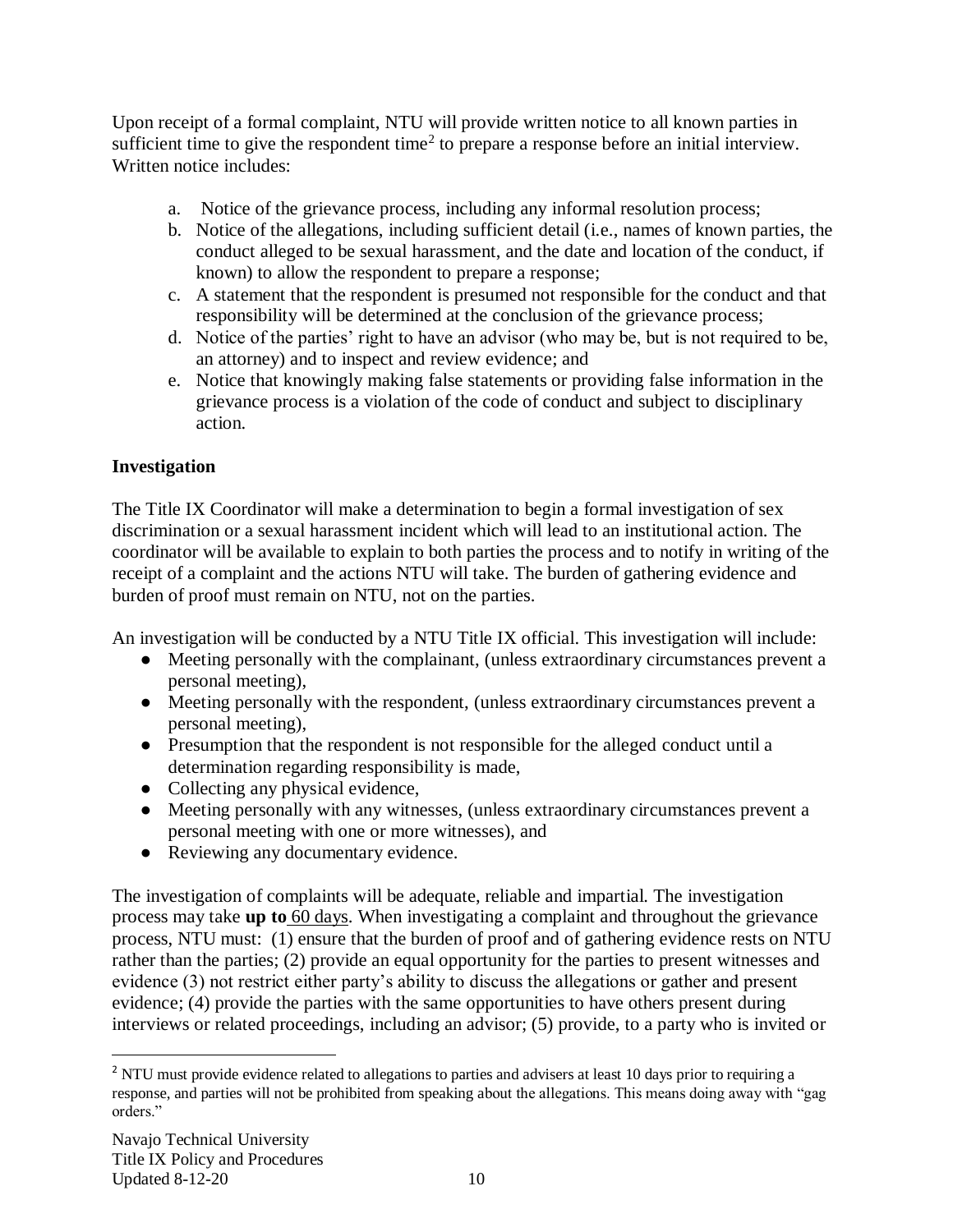expected to attend, written notice of the date, time, participants, purpose, and location of any investigative interview, hearing or other meeting with enough time to allow the party to prepare and participate; (6) provide both parties and their advisors an equal opportunity to review all evidence directly related to the allegations in the formal complaint (both exculpatory and inculpatory) at least 10 days prior to the completion of the final investigation; and (7 prepare a written investigation report that fairly summarizes the relevant evidence and provide the report to both parties and their advisors for review and written response at least 10 days before a hearing or determination of responsibility. NTU will determine if a Title IX hearing is necessary. If it is determined that NTU will proceed with a hearing, the complainant and the respondent will be notified in writing of the hearing date by certified return receipt mail.

## **Mandatory or Permissive Dismissal**

Mandatory dismissal must occur when determined in the course of the investigation that allegation in a formal complaint: (1) did not occur in NTU's program or activity; (2) did not constitute sexual harassment as defined; or (3) did not occur against a person within the US. Both parties must receive written notice of a mandatory dismissal and reasons by certified return receipt mail..

Permissive dismissal may occur at any time during the investigation or hearing when: (1) a complainant notifies the Title IX Coordinator in writing that they would like to withdraw; or (2) the respondent is no longer enrolled or employed by NTU; or (3) specific circumstances prevent NTU from gathering evidence sufficient to reach a determination. Both parties must receive written notice of a permissive dismissal and reasons by certified return receipt mail.

NTU may still address allegations of misconduct under the Student Code of Conduct.

## **Institutional Action**

- A. Mediation is a method of informal resolution. Informal resolutions are prohibited unless a formal complaint of sexual harassment is filed. Mediation may include conflict resolution or a restorative agreement between the parties with a trained Title IX Officer presiding over the mediation. Participation in mediation is not mandatory, but will only take place with the consent of both parties involved. Mediation may only be used:
	- 1. Prior to a Notice of hearing being issued;
	- 2. When a trained Title IX Officer determines this is a suitable option for resolving the concern, and both the Complainant and Respondent agree to use the process;
	- 3. When the complaint does not involve sexual violence as defined in the Title IX Policy.
	- 4. When both parties acknowledge receipt of written notice of their rights under this policy and both parties provide written, voluntary consent.
	- 5. Mediation is not available when the complaint alleges a NTU employee harassed a student.

Because the outcomes of voluntary resolution conversations are mutually developed and agreed upon by parties involved, an appeal of the process and its result is not permitted. However, either the Complainant or the Respondent may terminate mediation at any time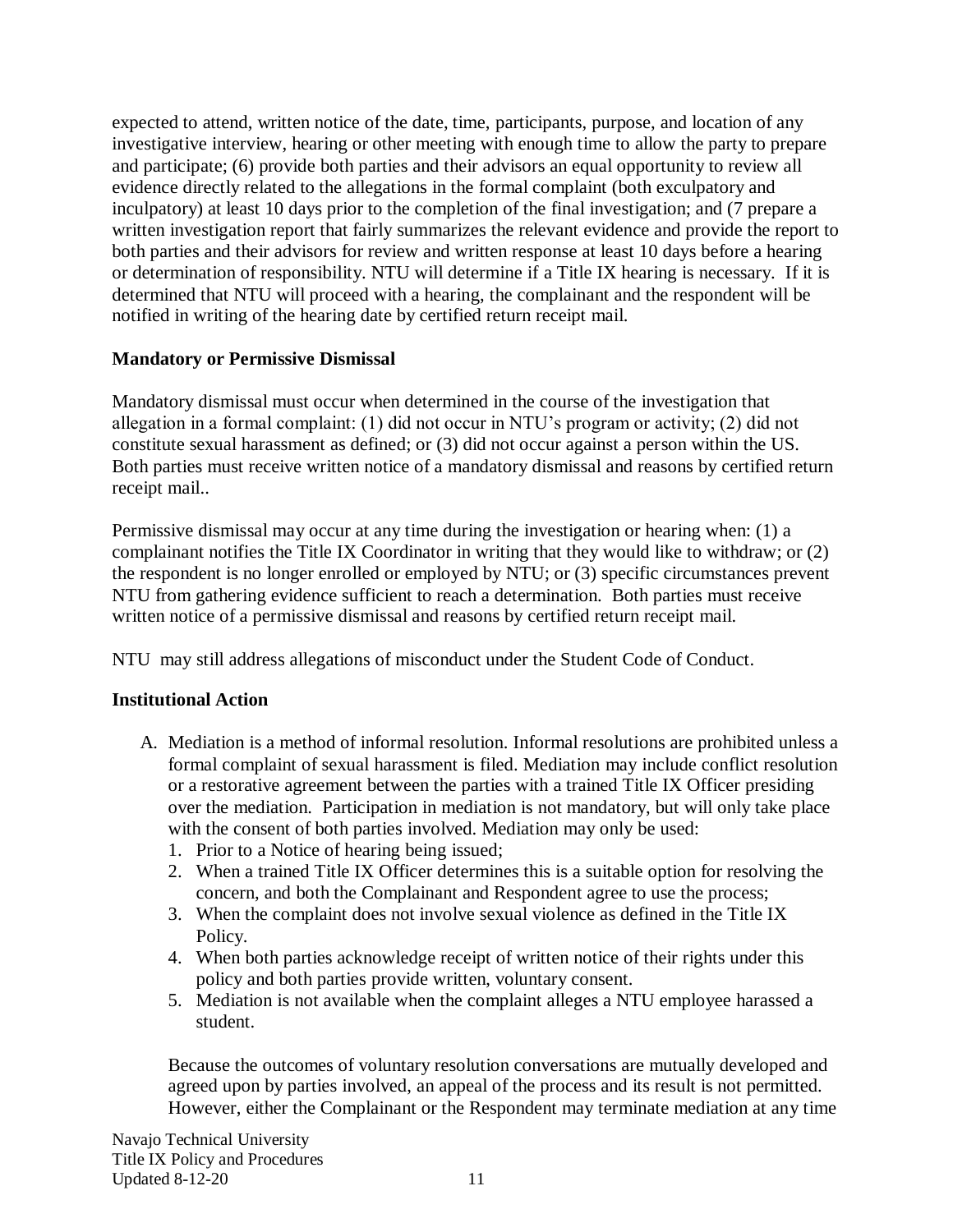prior to the entry of a voluntary resolution and proceed with the Title IX hearing. If the parties are unable to agree on a voluntary resolution, the matter will be referred by the Title IX Coordinator to a Title IX Hearing. No offers to resolve the conflict that were made or discussed during the informal voluntary resolution process may be introduced during the Title IX Hearing.

B. Title IX Hearing

The Title IX Coordinator will determine if a hearing is necessary; mediation is never appropriate in sexual violence cases. If it is determined that NTU will proceed with a hearing, the complainant and the respondent will be notified in writing of the hearing date, the alleged policy violation and issued a notice to appear at the hearing by certified return receipt mail. The written notice will also be hand delivered directly to the student(s) or mailed to the local address as filed in the Registrar's Office. Students are responsible for providing and maintaining a current local address in the Registrar's Office.

The hearing members shall include at least one trauma trained individual in sex discrimination or sexual harassment adjudication to include a trained Title IX Officer as the hearing officer and three (3) members of faculty and staff as hearing members. The selection of the hearing members will be made by the Title IX Coordinator. Criteria for the hearing committee will include: 1) have received all appropriate training, 2) not be a current instructor of either party involved, 3) have no previous substantive or direct knowledge of the incident, and 4) have no other perceived conflict of interest as determined by interview process with the Title IX Coordinator.

Description of the duties of the Title IX Hearing Members will include but not limited to the following:

- Read and understand the Title IX Policy and Procedures, which include the hearing process.
- Read and understand all of the information of the Title IX case provided by the Coordinator prior to the hearing as part of a hearing packet.
- Read and understand the procedures of the Title IX hearing provided by the Coordinator prior to the hearing as part of a hearing packet.
- Have a clear understanding of the incident in question before going into deliberations for a decision.
- Decide the outcome (majority vote) and sanctions if needed based on the information presented, hearing notes, and the NTU Title IX Policy.
- Provide copies of notes, if made, to the Hearing officer. The Hearing officer will inform the parties of the decision at the hearing and send a letter as described in this policy.

Complainant's Rights:

- Be given a written explanation of the allegations and the hearing process;
- Have access to evidentiary material in advance of the hearing;
- Be present during the entire hearing;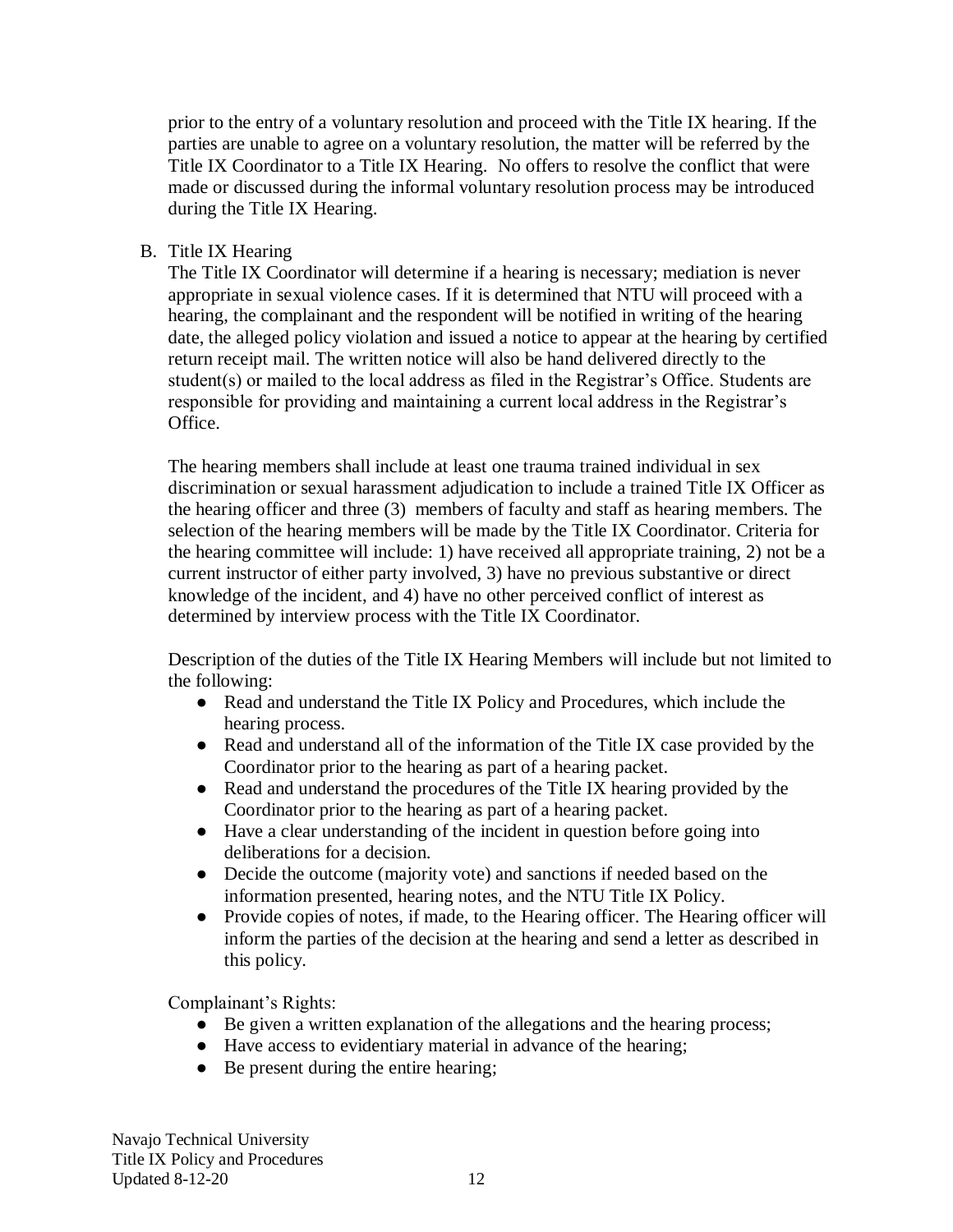- Be accompanied by an advisor during the hearing. The advisor is limited to advising the student and may not present the case, or make statements during the proceedings. Students must provide NTU with the name and contact information for the student's advisor as soon as practical but at least three (3) days prior to the hearing;
- Be given a timely hearing;
- Exclude evidence of the victim's past sexual history from discussion during the hearing. The past sexual history of the victim with persons other than the respondent shall be presumed irrelevant;
- Clarifying that evidence of a prior consensual dating or sexual relationship between the parties by itself does not imply consent or preclude a finding of sexual harassment;
- Written notification of the outcome of the hearing including any sanctions; remedies/accommodations for the complainant; additional remedies for the school community;
- Written notification of any external counseling services that may be available;
- Written notification of options for changing academic, living, transportation, and work site situations if reasonable;
- Written notification of an avenue for appeal.

Respondent's Rights:

- Be given written notice of the allegations and the hearing process;
- Have access to evidentiary material in advance of the hearing;
- Be present during the entire hearing;
- Have no violation presumed until found responsible;
- Be given a timely hearing;
- Be accompanied by an advisor during the hearing. The advisor is limited to advising the student and may not present the case, or make statements during the proceedings. Students must provide NTU with the name and contact information for the student's advisor as soon as practical but at least three (3) days prior to the hearing (if the advisor is an attorney, NTU's attorney will also be present for the hearing);
- Written notification of the outcome of the hearing including any sanctions; remedies/accommodations for the complainant; additional remedies for the school community;
- Written notification of any external counseling services that may be available;
- Written notification of options for changing academic, living, transportation, and work site situations, if reasonable;
- Written notification of an avenue for appeal.

The hearing will include opening statements, each party's evidence and witnesses, and closing statements. Students are permitted to be present during the disciplinary hearing (except during deliberations of the panel). Students are permitted to make statements, present witnesses and present evidence during the hearing which has been previously collected and approved during the investigation process. Witnesses and evidence need to be directly related to the incident. The standard of proof used in NTU Title IX Hearings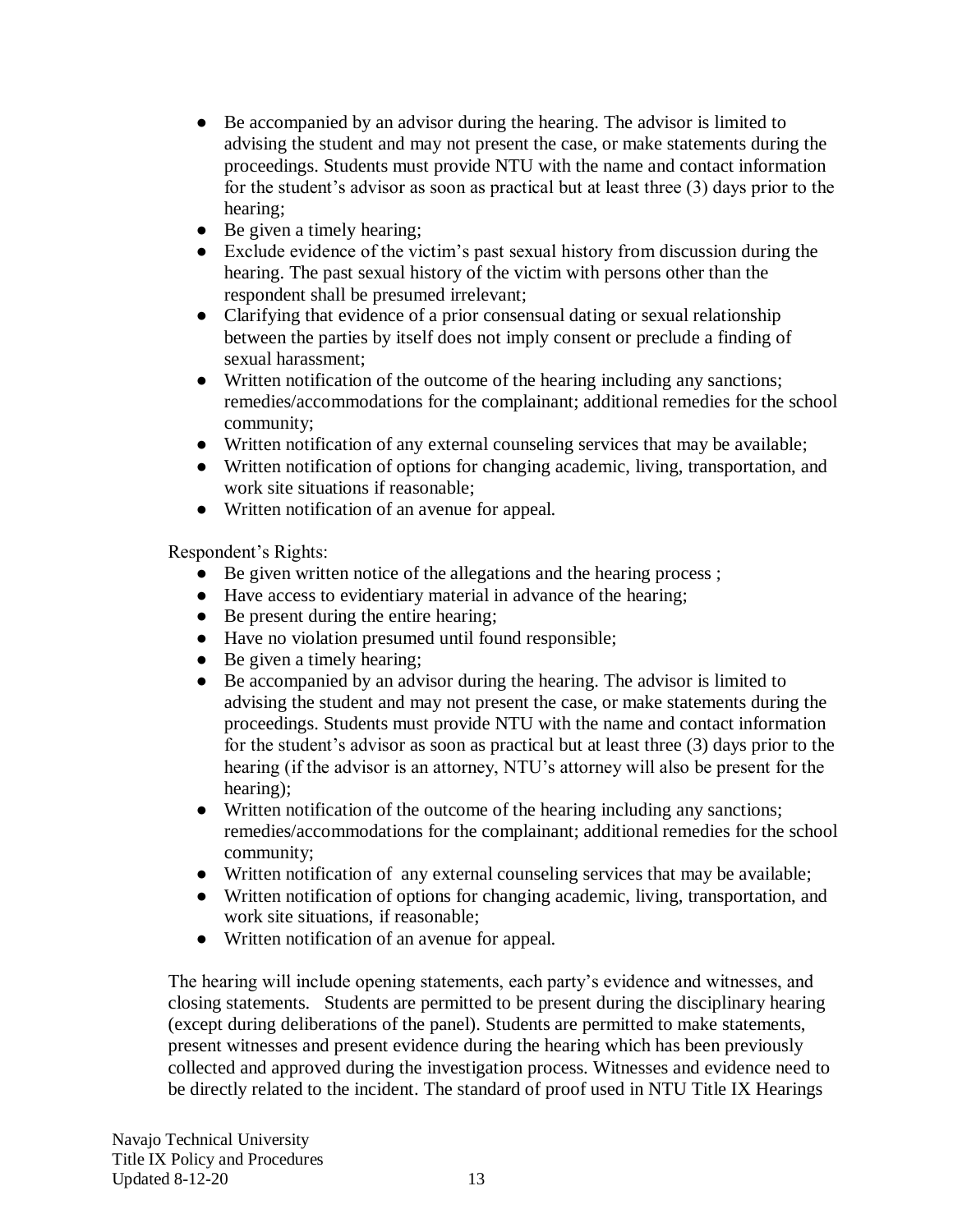is the preponderance of the evidence, which means the determination to be made, is whether it is more likely than not a violation occurred. This is significantly different than proof beyond a reasonable doubt, which is required for a criminal prosecution. In-person hearings are preferred, but video conference hearings may be conducted if the Hearing officer determines that the health, safety and welfare of all participants is better served by the alternate hearing mode.

# **Outcome**

If it is determined under the preponderance of evidence standard *(more likely than not to have occurred*) that the respondent is not responsible for a Sex Discrimination or Sexual Harassment policy violation the complaint will be dismissed.

If it is determined under the preponderance of evidence standard (*more likely than not to have occurred*) that the respondent is responsible for a Sexual Harassment policy violation the following sanctions will be considered. The listing of sanctions below is not intended to be exclusive; in addition, sanctions may be imposed singularly or in combination when a violation of this policy is found.

Sexual Discrimination (includes gender discrimination) may include the following sanctions of the student(s) found responsible.

- Restriction  $-A$  limitation on a student's privileges for a period of time and may include but not be limited to the denial of the use of facilities or access to parts of campus, denial of the right to represent NTU, or denial of participation in extracurricular activities.
- Service Project Community service or an education class or project beneficial to the individual and campus or community.
- Probation Level I A specified period of time during which the student is placed on formal notice that he/she is not in good social standing with NTU and that further violations of regulations will subject him/her to suspension or expulsion from the NTU.
- Housing Suspension If applicable and warranted by the severity of the incident, separation of a student from the student housing for a specified period of time, after which the student is eligible to return. Conditions for returning may be specified.
- Suspension If warranted by the severity of the incident, exclusion from enrollment in classes and other privileges or activities for a definite period of time not to exceed three (3)years and until the conditions which are set forth in the hearing outcome letter are met. Students who are suspended from NTU are not permitted on campus or in campus buildings, facilities or activities at any time for any reason during the period of suspension, unless otherwise directed by the Dean of Student Services. Conditions to conclude a suspension and reinstatement process will be stated in the written notification. Notation on the transcript is not made; however, a permanent record of the action is maintained in the student's record. Any refund of tuition or fees will be subject to NTU's normal withdrawal policy.
- Expulsion Termination of student status for an indefinite period. The conditions for readmission, if any, shall be stated in the hearing outcome letter. Notation on the transcript is not made; however, a permanent record of the action is maintained in the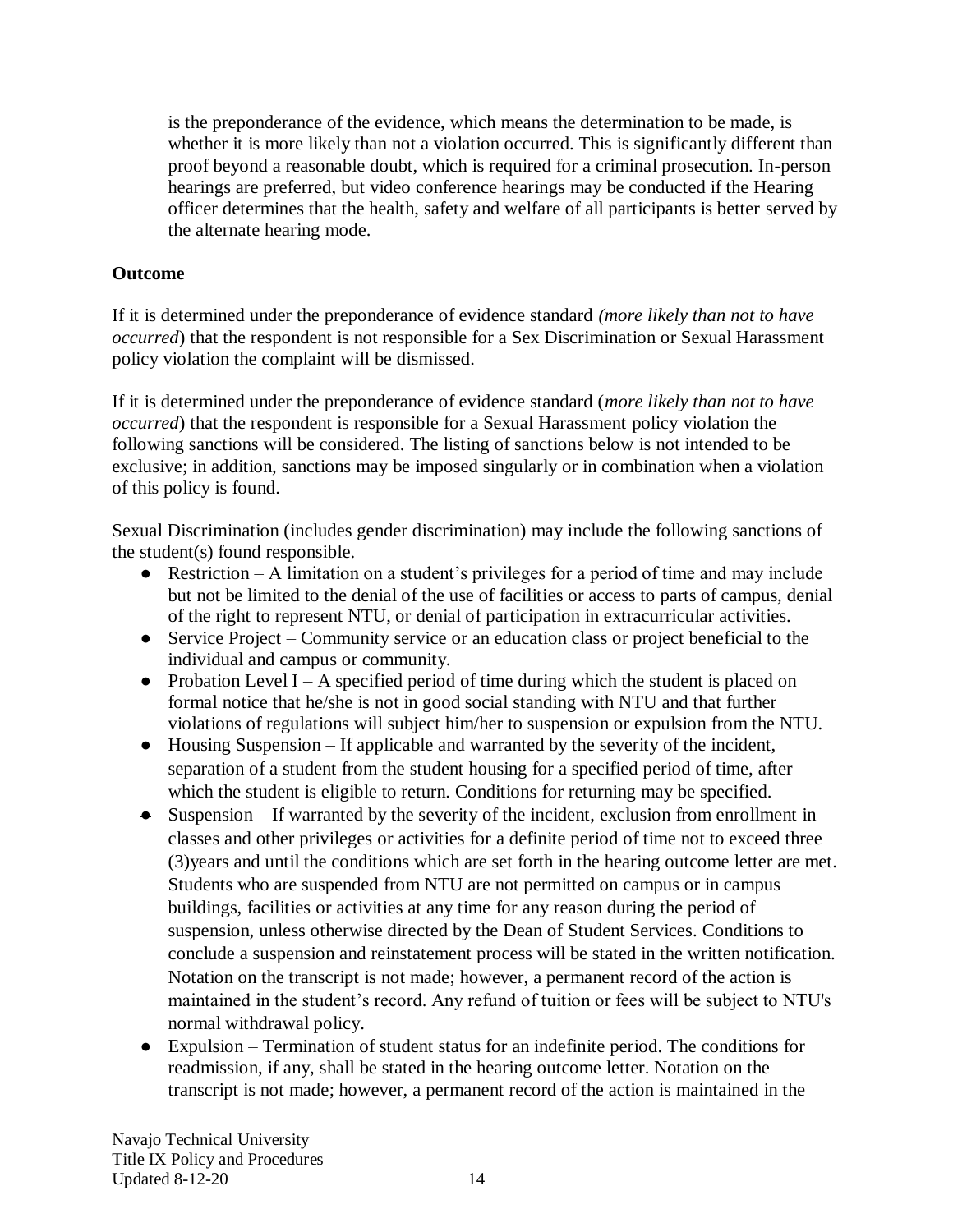student's record. Any refund of tuition or fees will be subject to NTU's normal withdrawal policy. Expulsion should be reserved and used only in cases involving the most severe instances of misconduct.

Sexual Harassment may include the following sanctions on the student(s) found responsible.

- $\bullet$  Restriction A limitation on a student's privileges for a period of time and may include but not be limited to the denial of the use of facilities or access to parts of campus, denial of the right to represent NTU.
- Service Project Complete a community service or an education class or project beneficial to the individual and campus or community.
- Behavioral Change Requirement Take required activities including but not limited to, seeking academic counseling, substance abuse assessment, decision making class, writing a reflection paper, etc.
- Housing Suspension If applicable, separation of a student from the student housing for a specified period of time, after which the student is eligible to return. Conditions for returning may be specified.
- Probation Level II Adds to Level I the stipulation that students are prohibited from participating in any extracurricular activities not directly associated with academics (e.g., intramural sports, attending athletic events, student organizations/clubs/associations, leadership positions within housing or other organizations). Students must apply to get off Conduct Probation Level II by submitting documentation of their significant proactive efforts to become good citizens of the community and engage in responsible, productive behavior.
- Suspension If warranted by the severity of the incident, exclusion from enrollment in classes and other privileges or activities for a definite period of time not to exceed three (3) years and until the conditions which are set forth in the hearing outcome letter are met. Students who are suspended from NTU are not permitted on campus or in campus buildings, facilities or activities at any time for any reason during the period of suspension, unless otherwise directed by the Dean of Student Services. Conditions to conclude a suspension and reinstatement process will be stated in the written notification. Notation on the transcript is not made; however, a permanent record of the action is maintained in the student's record. Any refund of tuition or fees will be subject to NTU's normal withdrawal policy.
- Expulsion Termination of student status for an indefinite period. The conditions for readmission, if any, shall be stated in the hearing outcome letter. Notation on the transcript is not made; however, a permanent record of the action is maintained in the student's record. Any refund of tuition or fees will be subject to NTU's normal withdrawal policy. Expulsion should be reserved and used only in cases involving the most severe instances of misconduct.

Sexual Violence may include the following sanction on the student(s) found responsible.

● Expulsion – Termination of student status for an indefinite period. The conditions for readmission, if any, shall be stated in the hearing outcome letter. Notation on the transcript is not made; however, a permanent record of the action is maintained in the student's record. Any refund of tuition or fees will be subject to NTU's normal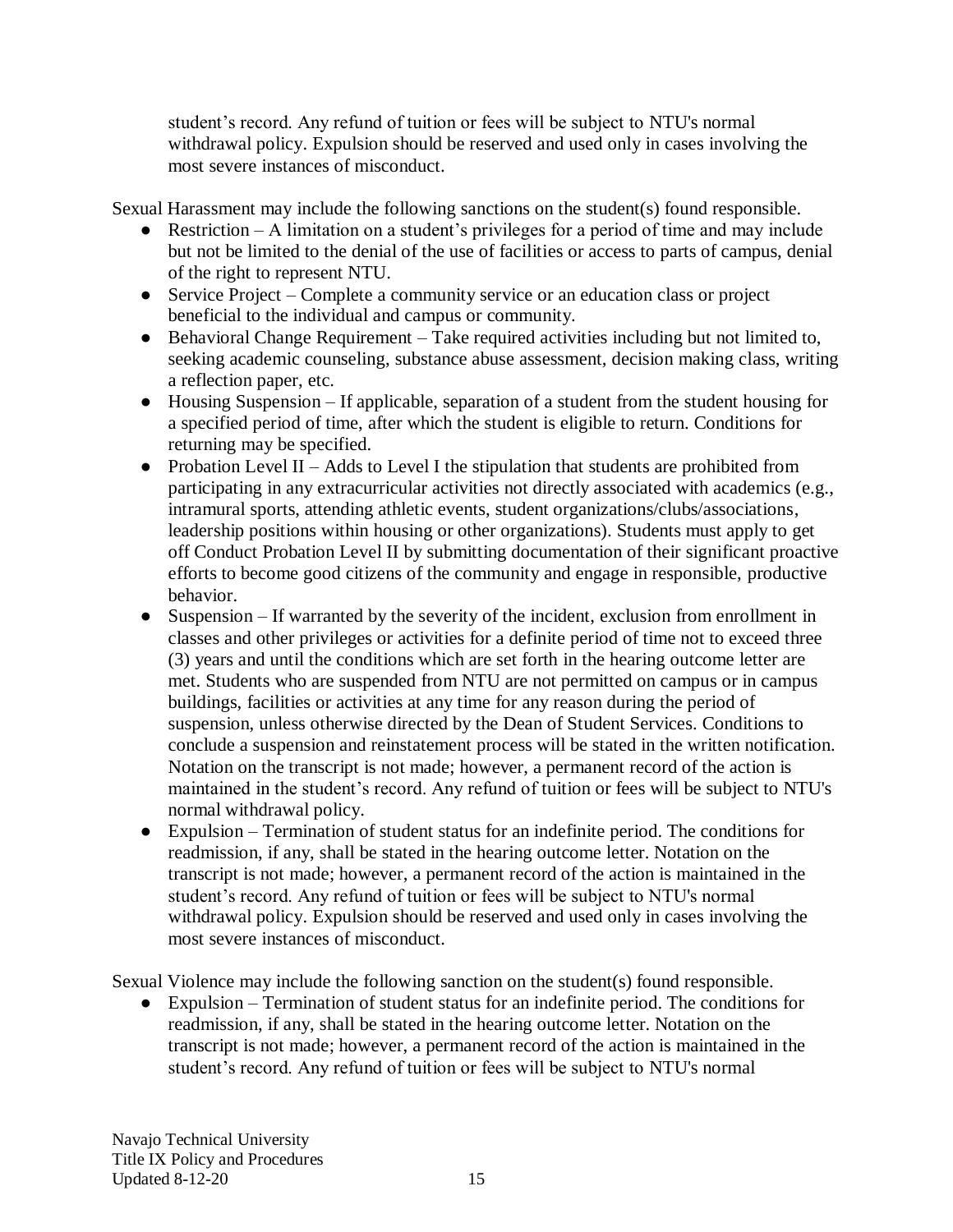withdrawal policy. Expulsion should be reserved and used only in cases involving the most severe instances of misconduct.

Both parties will be notified of the outcome in writing by certified return receipt mail or other agreed upon form of notice within five (5) business days after the hearing at the same time. Both parties have the right to appeal the decision reached through the hearing proceedings within five (5)days after the hearing.

# **Appeal Procedures**

An appeal is not a new hearing, but is a review of the record of the original hearing. It serves as a procedural safeguard for the student. The burden of proof shifts from NTU to the student(s) found responsible for the policy violation. The student must show one (1) or more of the listed grounds for an appeal.

- A. Appeals must be submitted in writing to the President of Navajo Technical University within five (5) working days of receiving the decision. Failure to file an appeal within the prescribed time constitutes a waiver of any right to an appeal.
- B. The appeal must cite at least one (1) of the following criteria as the reason for appeal and include supporting argument(s):
	- 1. The original hearing was not conducted in conformity with prescribed procedures and substantial prejudice to the complainant or the respondent resulted.
	- 2. The evidence presented at the previous hearing was not "sufficient" to justify a decision against the student or group.
	- 3. New evidence which could have substantially affected the outcome of the hearing has been discovered since the hearing. The evidence must not have been available at the time of the original hearing. Failure to present information that was available is not grounds for an appeal.
	- 4. The sanction is not appropriate for the violation. This provision is intended to be utilized when a determined sanction is inherently inconsistent with NTU procedures or precedent. Simple dissatisfaction with a sanction is not grounds for overturning a sanction under this provision.
- C. The President will review the record of the original hearing, including documentary evidence. It is the President's discretion to convert any sanction imposed to a lesser sanction, to rescind any previous sanction, or to return a recommended sanction to the original hearing committee for review/or reconsideration. If there is new evidence (unavailable at the time of the hearing through no fault of the parties) which is believed to substantially affect the outcome, or evidence presented at the previous hearing(s) was "insufficient" to justify a decision against the student or group, or a finding that a substantial procedural error resulting in prejudice occurred, the matter may be remanded to either a rehearing of the entire matter or reconsideration of specific issues. If remanded to the original hearing committee, either or both students may appeal the committee's decision to the President and the procedures set out above shall control the appeal.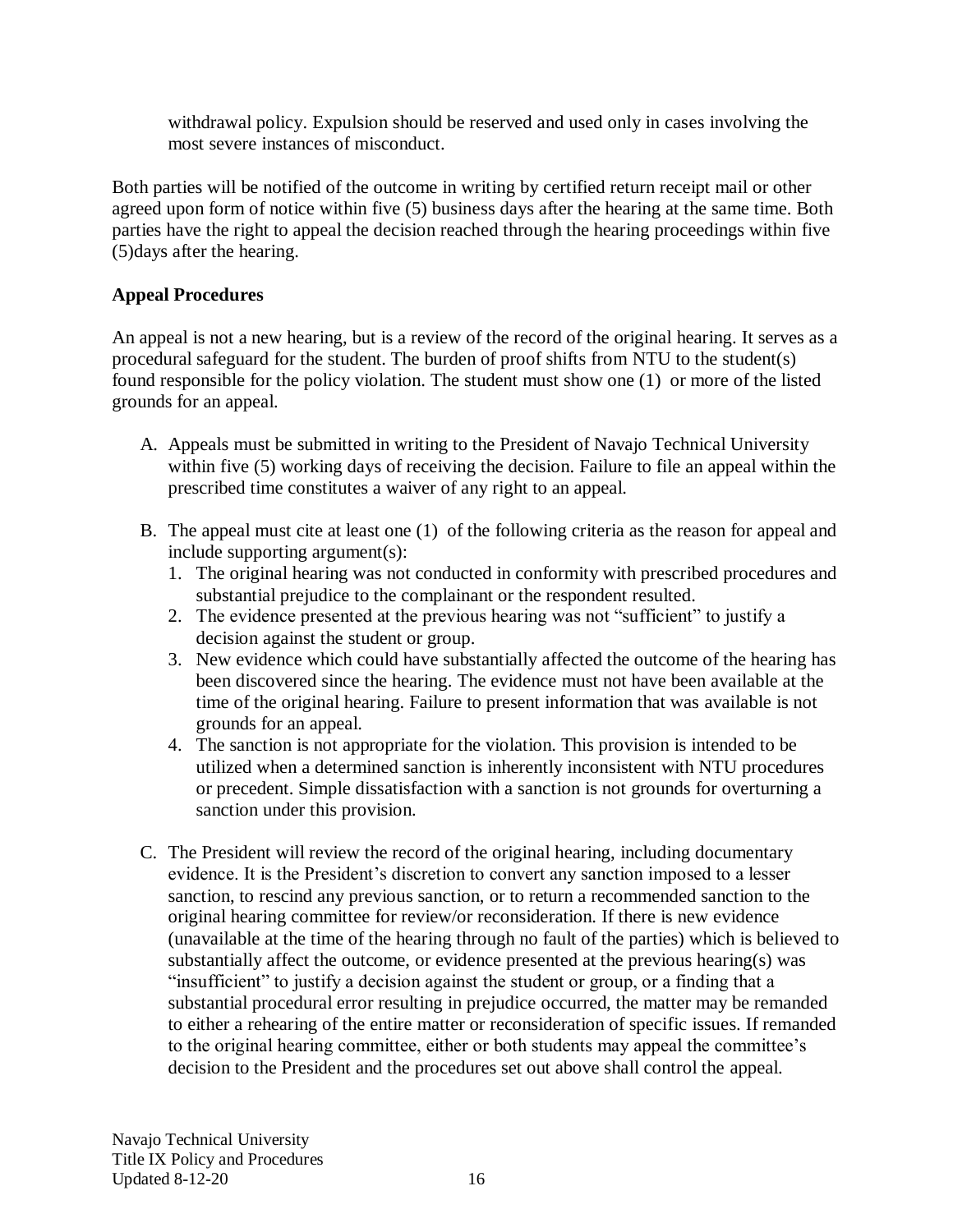- D. The final decision will be communicated in writing by the President to the appealing student(s). The decision will be communicated within ten (10) working days of receiving the written recommendation. Both parties will be notified of the final outcome of the appeal by certified return receipt mail.
- E. The decision of the President on appeal shall be final.

#### **NTU Officers and Designees**

The designation of a NTU official responsible for prescribed actions shall automatically include the official's designee in instances where an official is unable, unavailable or has concluded that the official may have a conflict of interest that causes the official to recuse from involvement in the matter. The official's designee shall have the same authority as the official in matters involving this policy.

#### **Recordkeeping Protocol**

NTU will document all reports and complaints of sex discrimination and provide copies of those reports to the Title IX Coordinator. NTU Title IX Office will maintain a secured electronic file system of all Title IX cases, reports, and complaints by academic year. The cases will include all information related to the individual case, which includes but is not limited to the initial complaint, letters sent to all parties, response from the respondent, immediate assistance, investigation notes, mediation agreement if applicable, notice of a hearing, committee selection, hearing notes, hearing decision, written notice of the outcome, and any recordings made of the hearing or in the course of the investigation. The time period to maintain the case records will be no less than seven (7) years from the date of NTU's final action or decision (whether through report of the investigation, mediation, or hearing). The confidential reporting of the number of incidents and types will be sent to NTU Security for the preparation of the Annual Crimes Report.

#### **Prevention and Education**

#### **Education**

NTU requires all employees to take the sexual harassment educational- training courses on an annual basis and recieve written material to enhance their knowledge throughout the year. Employees may be required to be recertified on demand. Failure to have a certification of this required training may result in appropriate disciplinary action. Additional in-person training is offered on request.

#### **Training**

Annual training on sexual misconduct: discrimination, harassment, and violence is included in NTU's education program along with periodic updates through distribution of eductional material to employees.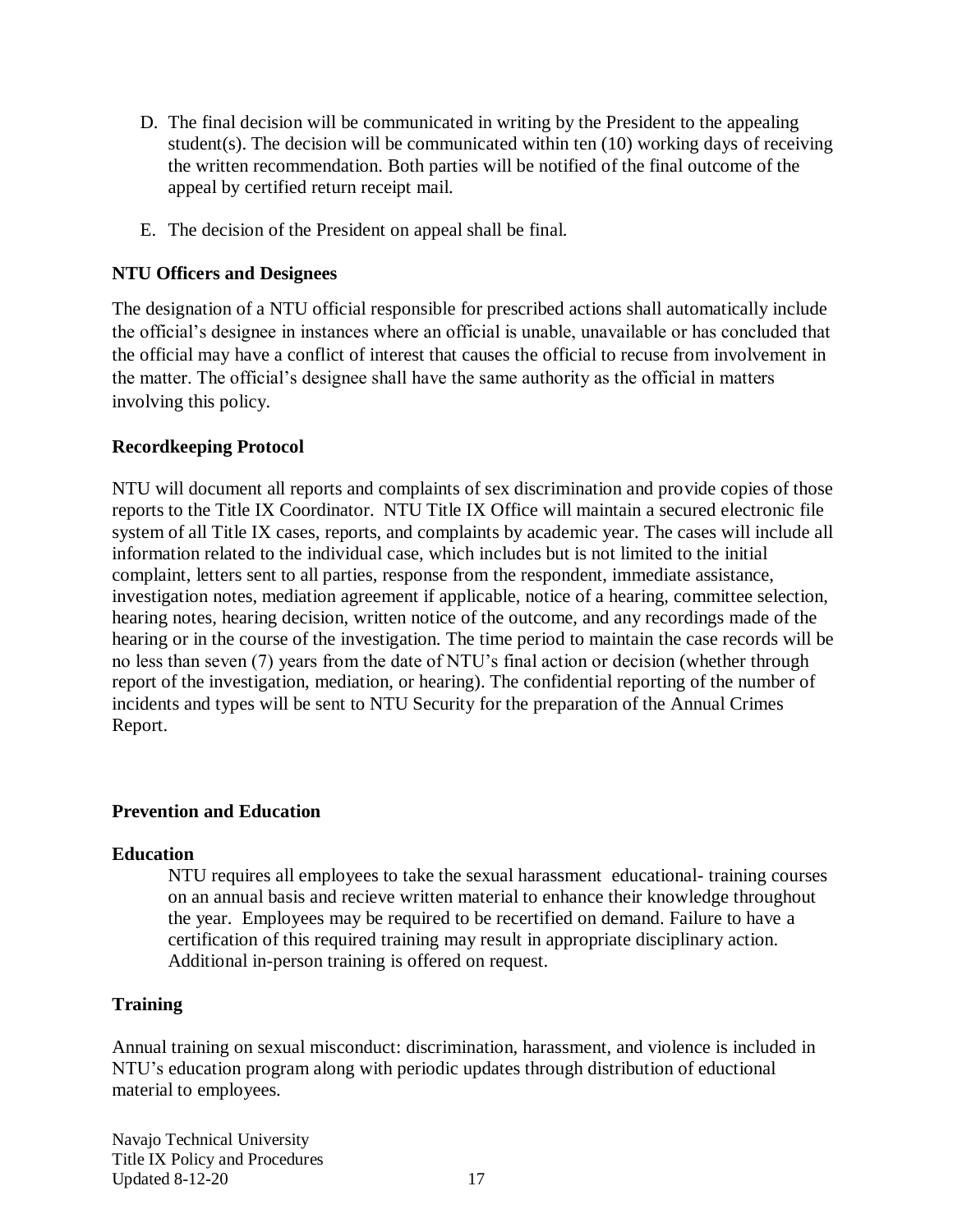Mandatory training for employees will be provided through in-person training on sexual misconduct: discrimination, harassment, and violence and mandatory reporting through new employee orientations and other periodic training opportunities and upon request. Available Resources to all of the NTU community:

### **Retaliation**

The Federal civil rights laws, including Title IX, make it unlawful to retaliate against an individual for the purpose of interfering with any right or privilege secured by these laws. This means that if an individual brings concerns about possible civil rights problems to a school's attention, including publicly opposing sexual harassment or filing a sexual harassment complaint with the school or any State or Federal agency, it is unlawful for the school to retaliate against that individual for doing so. It is also unlawful to retaliate against an individual because he or she testified, or participated in any manner, in an OCR or school's investigation or proceeding. Therefore, if a student, parent, teacher, sponsor coach, or other individual complains formally or informally about sexual harassment or participates in an OCR or school's investigation or proceedings related to sexual harassment, the school is prohibited from retaliating (including intimidating, threatening, coercing, or in any way discriminating against the individual) because of the individual's complaint or participation. Individuals who, apart from official associations with NTU, engage in retaliatory activities will also be subject to NTU's policies insofar as they are applicable to third party actions.

NTU will take steps to prevent retaliation against a student who filed a complaint either on his or her own behalf or on behalf of another student, or against those who provided information as witnesses. Complaints of retaliation will follow the same process of investigation, hearing, and appeal.

If it is determined under the preponderance of evidentiary standard (*more likely than not to have occurred*) that a student is responsible for retaliation the following sanction will be imposed.

● Suspension – Exclusion from enrollment in classes and other privileges or activities for a definite period of time not to exceed three (3) years and until the conditions which are set forth in the hearing outcome letter are met. Students who are suspended from NTU are not permitted on campus or in campus buildings, facilities or activities at any time for any reason during the period of suspension, unless otherwise directed by the Dean of Student Services. Conditions to conclude a suspension and reinstatement process will be stated in the written notification. Notation on the transcript is not made; however, a permanent record of the action is maintained in the student's record. Any refund of tuition or fees will be subject to NTU's normal withdrawal policy.

## **Free Speech and Academic Freedom**

Members of the NTU community enjoy significant free speech protections guaranteed by the First Amendment of the United States Constitution and the Navajo Bill of Rights. This policy is intended to protect members of the NTU community from discrimination and is not designed to regulate protected speech. No provision of this policy shall be interpreted to prohibit conduct that is legitimately related to course content, teaching methods, scholarship, or public commentary of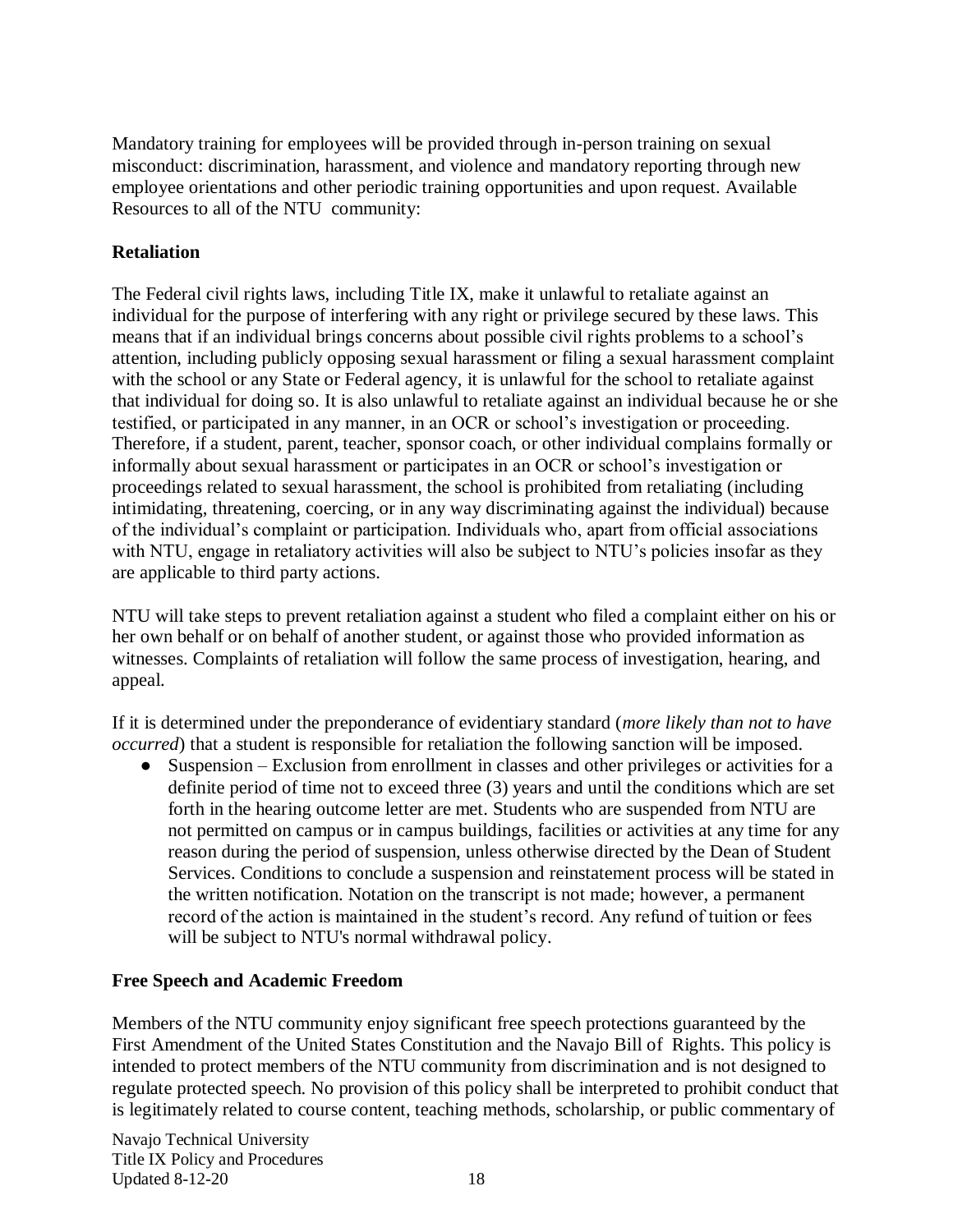an individual faculty member or the educational, political, artistic or literary expression of students in classrooms and public forums. However, freedom of speech and academic freedom are not limitless and do not protect speech or expressive conduct that violates federal or state anti-discrimination laws.

#### **Availability of other Complaint Procedures**

In addition to seeking criminal charges through local law enforcement, members of the NTU community may also file complaints with the following entities regardless of whether they choose to file a complaint under these procedures with:

U.S. Department of Justice, Civil Rights Division Assistant Attorney General for Civil Rights 950 Pennsylvania Avenue, NW Washington, D.C. 20530 (202) 514-2151 Fax: (202) 514-0293 www.usdoj.gov/crt

Office for Civil Rights 400 Maryland Avenue, SW Washington, D.C. 20202-1100 Customer Service Hotline: (800) 421-3481 Email: [OCR@ed.gov](mailto:OCR@ed.gov)

Office of Civil Rights: Washington D.C.: OCR@ed.gov 1-800-421-3481

Equal Employment Opportunity Commission: Washington D.C.: 1-800-669-4000, Eeoc.gov/contact/

## **APPENDIX A**

### **[Agora Crisis Center](http://www.agoracares.org/)**

### **1-866-HELP-1-NM (Toll Free)**

A place that anyone can call when they have something to say. You don't have to be in crisis... You can call to talk about good things, bad things, stress, anger, loneliness, or just to vent! Phones are staffed by trained volunteers from the greater Albuquerque area.

### **[New Mexico Crisis and Access Line](https://www.nmcrisisline.com/)**

### **1-855-NMCRISIS (Toll Free)**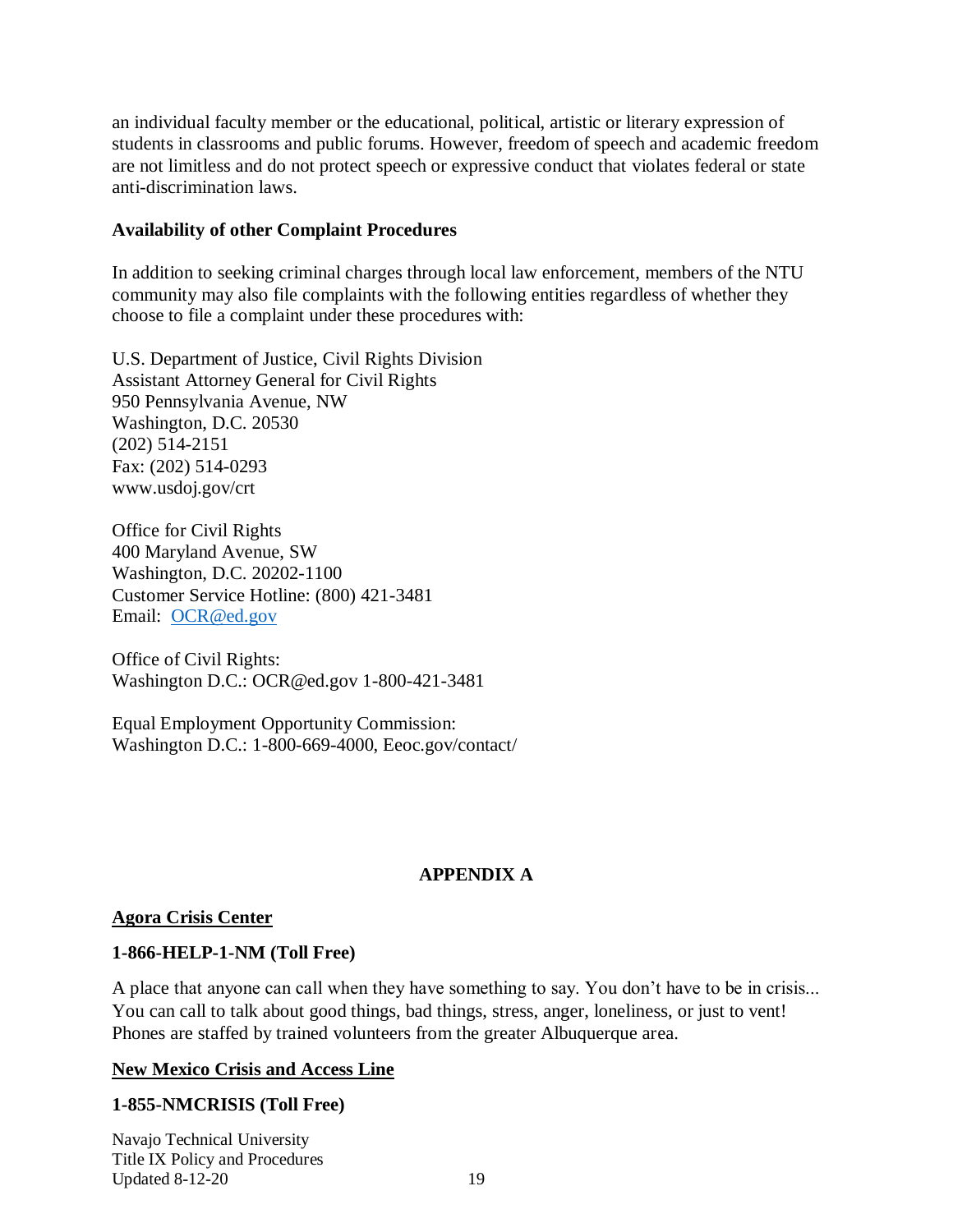A statewide mental health crisis line for anyone who resides in the State of New Mexico. It is a centralized, single telephone number, answered by professional counselors 24 hours a day, 7 days a week, 365 days a year. Counselors have access to emergency workers if needed, are trained in assessing a crisis and responding with the least restrictive alternative. We do not stop at the end of the call, our clinicians refer callers to resources local to them or conduct a follow up call by the next business day to check in.

**NM Peer to Peer Warm Line**, now responding to text messages from 6p-11p MT every day, text free all 1-855-466-7100; A place one can connect with a CPSW about mental health and substance abuse use concerns that you are experiencing yourself, or to help someone else.

Transgender Resource Center of New Mexico [\(www.tgr.org\)](http://www.tgrcnm.org/)

### **[Solace Crisis Treatment Center](https://www.findsolace.org/)**

### **1-800-721-7273 (Toll Free)**

### **505-988-1951 (Local)**

Solace offers services to help prevent violence and promote behaviors that create safer environments. For immediate assistance call the main local number and ask for the clinician or advocate on call. After hours, please call the toll free number.

### **[New Mexico Coalition of Sexual Assault Programs](https://nmcsap.org/)**

### **1-888-883-8020 (Toll Free)**

## **505-883-8020 (Local)**

The New Mexico Coalition of Sexual Assault Programs, a private, non-profit organization, was created and continues to exist to provide appropriate services to victims of sexual abuse.

## **[Rape Crisis Center of Central New Mexico](http://www.rapecrisiscnm.org/)**

### **505-266-7711 (Local)**

Provides 24-hour support, advocacy, crisis intervention, resources, referrals to anyone affected by sexual violence as well as accompaniment to area hospitals. Crisis Services responds to approximately 2000 calls to the hotline per year and 600 hospital exams per year. Staff also provide court support, legal information, and other advocacy services for survivors.

## **[La Piñon Sexual Assault Recovery Services](https://www.lapinon.org/)**

## **575-526-3437 (Local)**

24-hour 1st response to survivors of sexual assault through phone, face to face and SANE Project. Trained volunteer advocates execute this service after graduating from 40 hours of intensive training in sexual assault advocacy intervention.

## **[Community Against Violence](http://taoscav.org/)**

### **575-758-9888 (Local)**